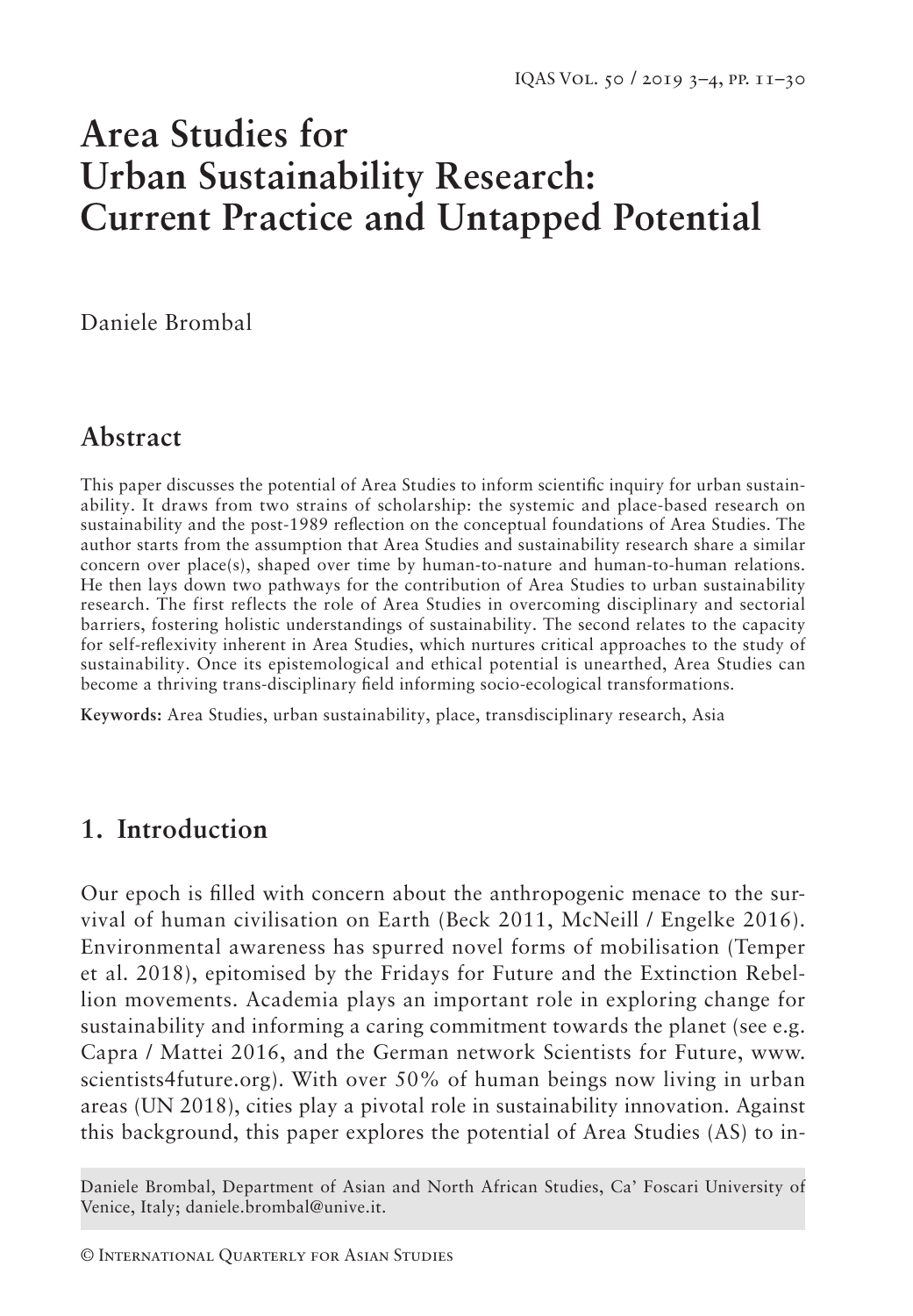form scientific enquiry for urban sustainability. The latter is hereby understood as (a) inclusive of environmental, cultural, social and economic dimensions; and (b) informed by values of environmental and social justice (UCLG 2010, Haugthon 1999). I draw from two strains of scholarship: the systemic and place-based research for sustainability; and the post-Cold War reflection on the theory and practice of AS. The reason why I take the end of the Cold War as starting point for this analysis is that 1989 was followed by a naturalisation of the "Western" mode of civilisation, based on capitalism and (neo) liberal democracy. To a large extent, this cultural process jeopardised the rationale for area-based knowledge and deprived AS of its critical edge. In the 1990s and early 2000s, the idea of AS as a repository of technical expertise with no theoretical significance, subservient to social sciences and instrumental to economic interests, became widespread (Ludden 1997, Wang 2010). In fact, AS has often been instrumental to the ideology of globalisation, depoliticising its inherent inequality (Wang 2010). On the other hand, these processes have opened windows of opportunity to debate the role of AS as a critical form of knowledge.<sup>1</sup> This paper seeks to contribute to this debate.

In the first section, I reframe the definition of AS based on the notion of place. I also illustrate how AS and sustainability research may share a common concern about socio-ecological interactions unfolding in places. In the second section I lay down two complementary pathways of AS contribution to the study of urban sustainability. The first reflects the practice of AS in multiand interdisciplinary research on sustainability. This is common currency in many academic organisations seeking to integrate contributions from different strains of scholarship. However, its practice remains fragmented, due to the lack of a shared ethical and cognitive framework. The second pathway has to do with the potential for self-reflexivity of AS. The latter can be an important resource for a deeper comprehension of human-nature relations and of their global significance, as well as for the promotion of a radical rethinking of socio -ecological patterns. In the concluding section, I summarise the key messages of this paper and their relevance for sustainability research and politics. In the paper I bring examples of AS scholarship relevant for sustainability, also based on first-hand experience in inter- and trans-disciplinary<sup>2</sup> projects.

<sup>1</sup> An important contribution in this respect has been made by David Palumbo-Liu, with specific reference to ethnic studies. The latter, he argues, provide a locus for "a critique of the ideological appratuses that distribute power and resources unevenly among the different consituences of a multi-cultural society" (Palumbo-Liu 1995: 2, in Wang 2010: 422).

<sup>2</sup> Unlike interdisciplinarity, transdisciplinarity "challenges the entire framework of disciplinary thinking and seeks to assemble new approaches [. . .] using materials from existing scholarly disciplines for new purposes" (Bernstein 2015, n.p.). Moreover, it is instrinsically open to the integration of informal knowledge (e.g. indigenous knowledge).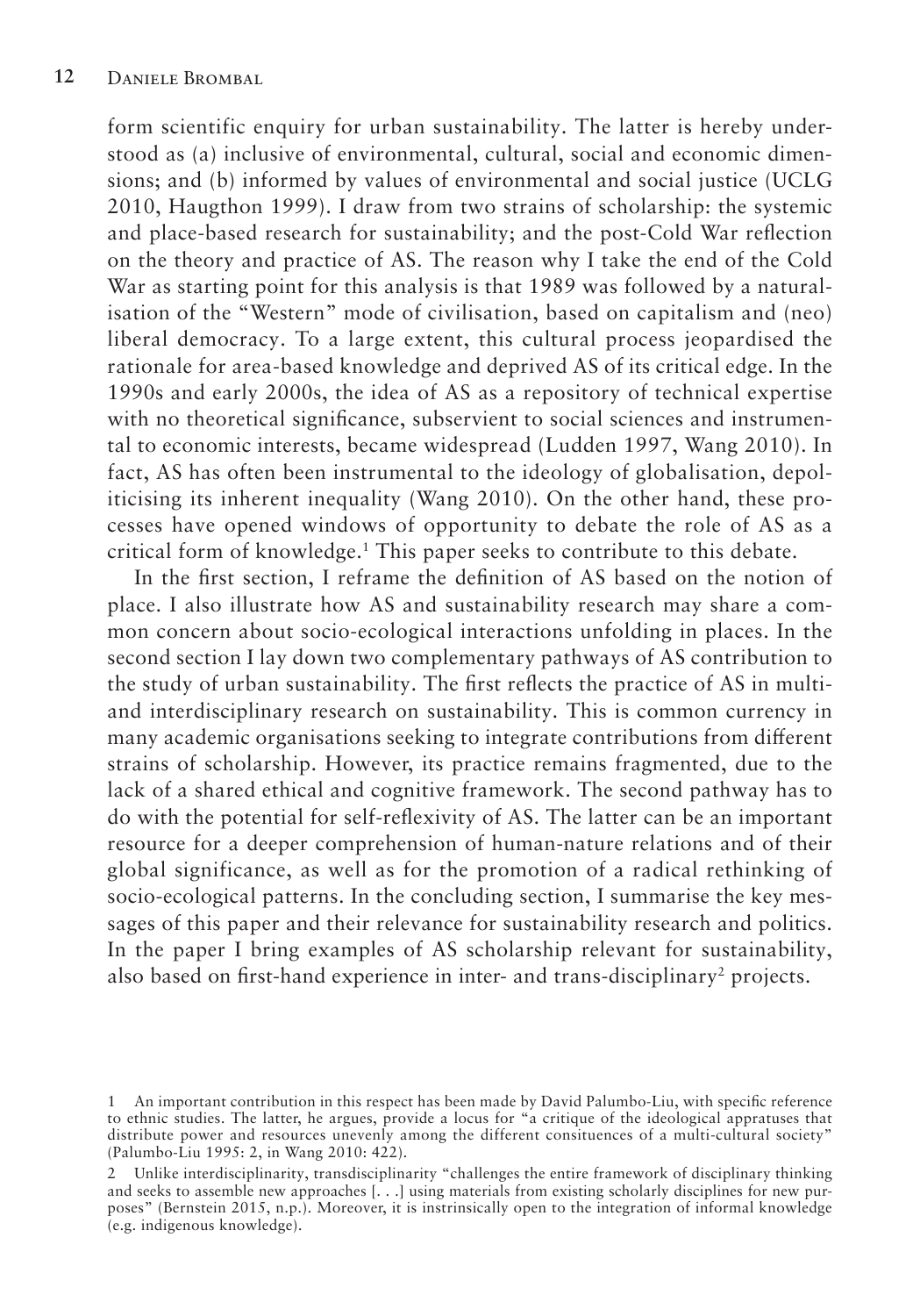# **2. Area Studies, Place and Sustainability Studies share similar concerns**

#### 2.1. A definition of Area Studies

In *The Politics of Knowledge*, social anthropologist David Szanton defines Area Studies as a heterogeneous group of fields, sharing a commitment to: (a) intensive language study; (b) field research; (c) the comprehension of local histories, perceptions, materials and interpretations; (d) elaborate grounded theory by means of in-depth observation; and (e) the integration of complementary disciplinary approaches (Szanton 2002). The field of AS is therefore understood as an exemplar of interdisciplinary intellectual work (Calhoun 2017, Ludden 1997) with a distinctive territorial nature. In fact, AS subfields are divided into areas whose geographical boundaries may vary based on historical facts, political factors and particular interests (Ludden 1997). Ideally, these subdivisions embed scientific taxonomies, modelled on different patterns of human civilisation. This allows AS to generate knowledge attentive to context, i.e., sensitive to geographical, historical and cultural variation (Khun 1984; on the notion of context see also Geertz 1973).

Self-reflexivity is another important feature of AS. This can be understood as the researcher's awareness of the socio-cultural, political and economic conditions of the production of knowledge; and of his/her own position and role with respect to such processes (Lee 2001). Self-reflexivity translates into the recognition that any given approach employed in research is by definition limited (Jacobs 2015, Blackman / Featherstone 2015). This rejection of claims of universality derives from the daily scientific practice of AS scholars, which exposes the inadequacy of narrow epistemologies and sharp separations between disciplines (c.f. Wallerstein et al. 1996).

This position is also rooted in the experience of the precursors of Oriental studies in the XVI and XVII centuries. Back then, no rigid disciplinary compartments existed and the euro-centrism that would characterise modern technoscientific thought had not yet fully emerged. The Jesuit missions in China and Japan, for example, are revealing in this respect. Despite being primarily remembered for their contributions in the humanities, Jesuits were engaged in a complex variety of scientific practices, encompassing also natural philosophy (Harris 2005). The same applies to other Europeans working in Arab countries, such as Jacobus Golius (1596–1667) (IBTTM 2019). This versatility was instrumental to confessional, political and economic goals, whose attainment was facilitated by the function of these scholars as knowledge brokers (Harris 2005; Brombal 2018). And yet their holism resonates with the contemporary debate on the scientific and societal contributions of AS.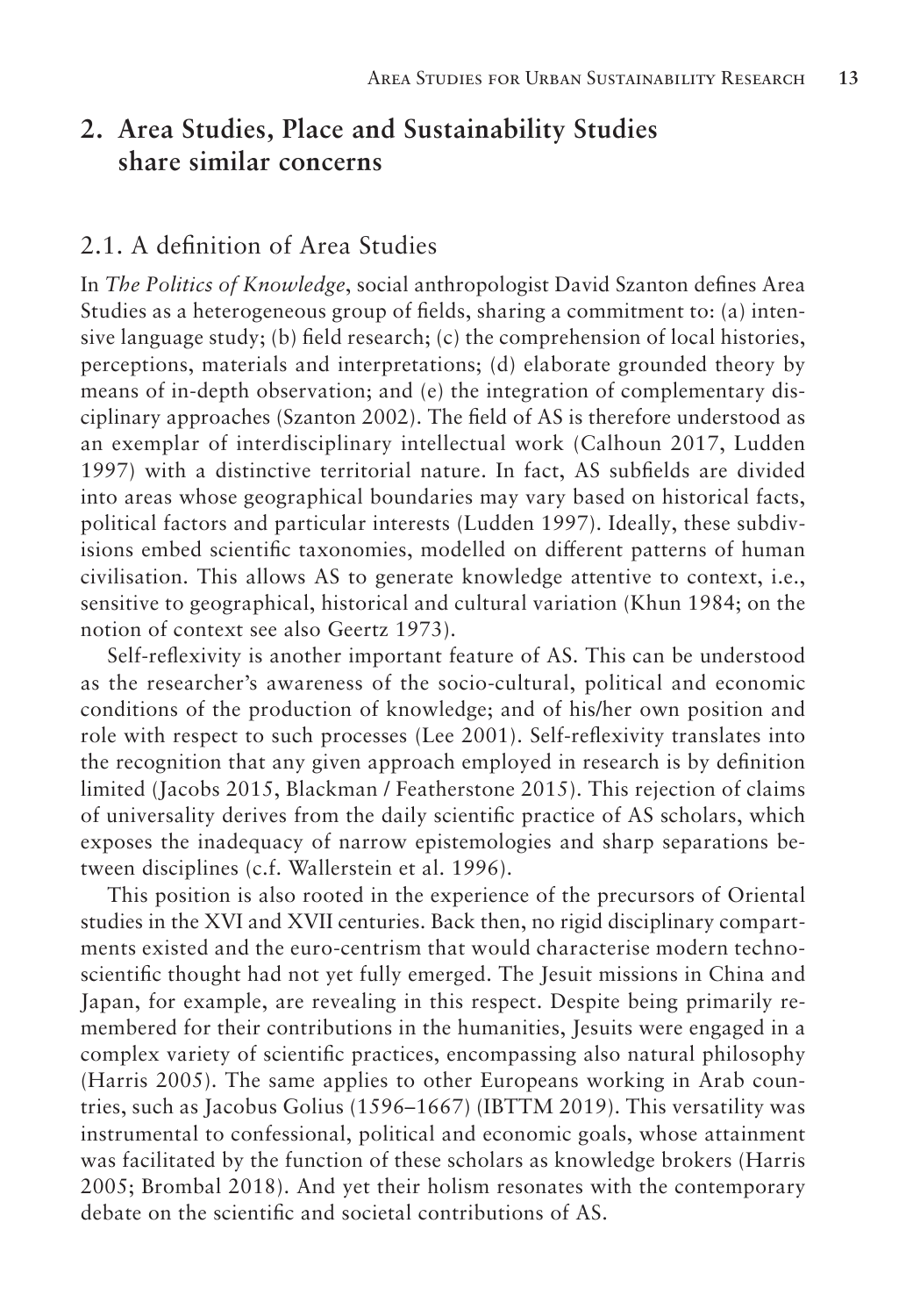The key element of interest for the purpose of this paper is the potential of AS to produce knowledge that enables our comprehension of a core driver of human civilisation, i.e., the interaction between human beings and nature (Schäfer 2010). In the next two sections, I put forward a few concepts that are useful for reframing AS in a socio-ecologically aware fashion. I will start by introducing the notion of place and its potential for establishing a connection between AS and sustainability studies.

# 2.2. The notion of place as a key entry point to AS for sustainability

Despite being often defined spatially, the theory and practice of AS can be better understood by employing the notion of place. Rather than being defined by physical boundaries, place is made of relations that both shape the physical space and permeate it with subjective and collective meaning(s) (Doreen 2004, Cheng et al. 2003). Such relations consist of interactions among human beings and between human beings and more-than-human entities, $<sup>3</sup>$  be they living or</sup> inanimate. The essence of place is therefore both social and ecological. It encompasses the interdependency between human communities and natural environments (Marsden 2011), thus overcoming the anthropocentrism that informs most conceptualisations of space, to start with that of Lefebvre in *The Production of Space* (1991). The importance given to interrelations – rather than boundaries – also implies that place-making processes are highly context-dependent. They consist of systemic interactions among cultural, social, political and biophysical elements, peculiar to a certain place at a certain time in history.

Due to its context-sensitive and multi-faceted nature – cultural, linguistic, political and ecological – the category of place is of great relevance to AS (LIAS 2013). At the same time, AS is ideally positioned to contribute to scholarship about places, by drawing from a vast cumulative knowledge, acquired through an intimate and prolonged relation with cultures and societies. This relation nurtures AS scholars' *Fingerspitzengefühl*, i.e., their capacity to intuitively comprehend places to which they have devoted their studies (Schäfer 2010). Besides being an analytical tool for AS practice, the notion of place unearths the reflexive potential of AS. Bengali historian Dipesh Chakrabarty made an important – albeit probably involuntary – contribution in this respect. In his volume *Provincializing Europe. Postcolonial Thought and Historical Difference*, Chakrabarty forcefully states the importance of place in his intellectual journey:

<sup>3</sup> This expression encompasses all non-human entities on Earth. It defies the human-nature dichotomy and endorses the obligation to care for the planet (Brombal 2019).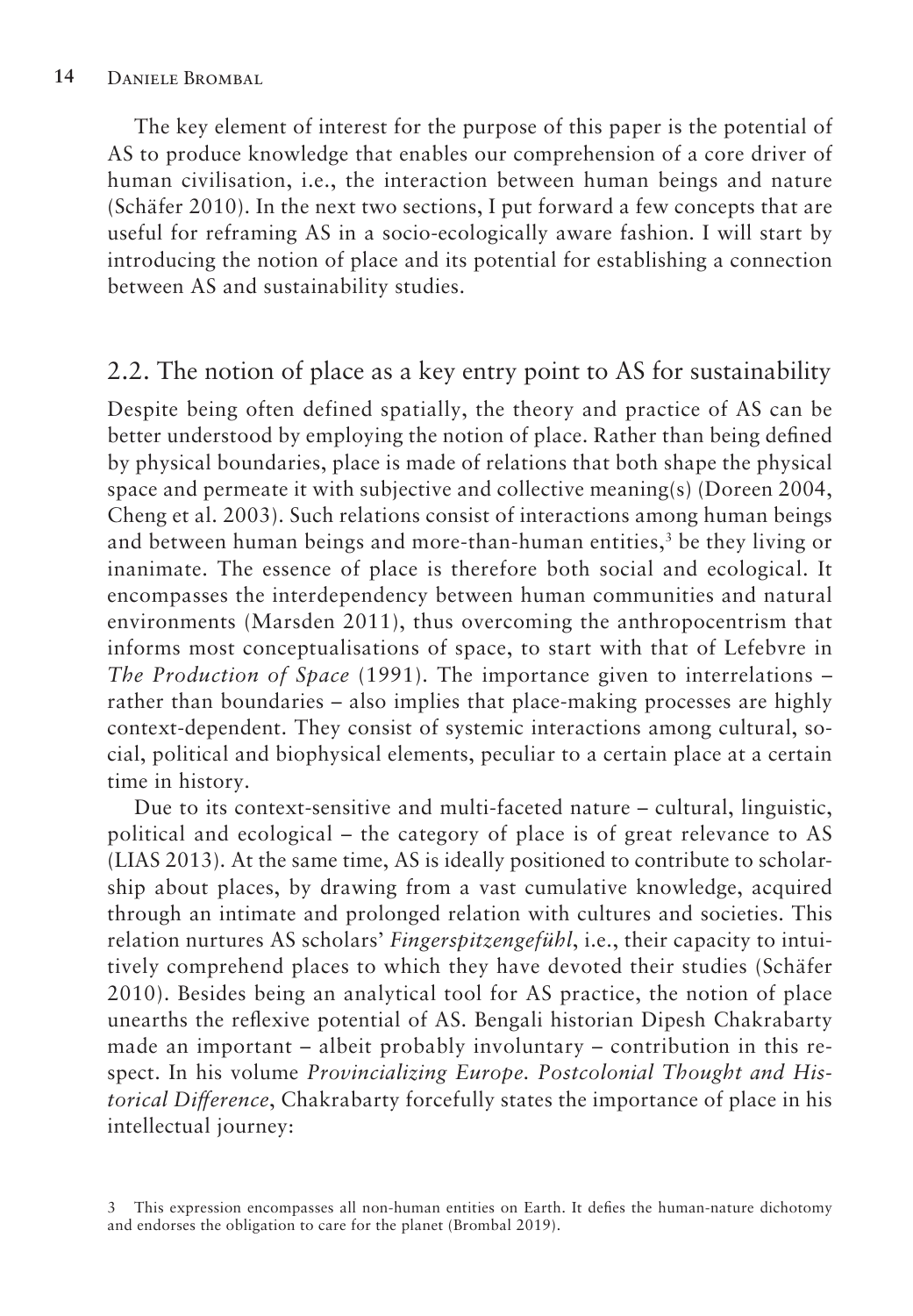It was thus incumbent on me to demonstrate from where – what kind of a place – my own critique issued, for this being-from-a-place is what gave the critique both its charge and its limitations. I needed to think through forms of life that I knew with some degree of intimacy. (Chakrabarty 2009: xviii)

By departing from the assumption that "thought is related to places", Chakrabarty rejects the placelessness of Eurocentric modernity and defies scientised claims of truth that uphold its edifice (Calhoun 2017; see also Wang 2002). Based on this rejection of homogeneity, Chakrabarty endorses the necessity to shift our focus from the normative concept of the "transition" to modernity to the one of "translation". Modernity then becomes an open-ended process, iteratively shaped within places and by their interaction with global trends (Chakrabarty 2009). This is consistent with the idea that indigenous knowledge(s) can help us in envisioning socio-ecological patterns, casting off modernist and pro-development biases (see Norman 2017). It is also of fundamental importance for AS, because it resonates with the idea that places – and hence languages, cultures, social structures, landscapes and ecosystems – play a role in shaping civilisation, by translating locally the global drivers of change and civilisational challenges. In the epoch of the Anthropocene, this means first and foremost tackling the troubled relation between humans and the natural environment (Crutzen 2002).

### 2.3. The city as an important locus of study for place-based sustainability

Urban studies has long employed the perspective of place and place-making. This approach has been further elaborated in the field of environmental sustainability (Simon et al. 2008). In fact, urbanisation is shaped over time by the interaction between people and biophysical elements. It is therefore of clear socio-ecological interest. The importance attributed to cities in sustainability research is reinforced by the fact that they epitomise the interaction between socio-ecological systems at different scales. Cities are at the same time at the receiving end of global cultural, socio-economic and environmental trends, and potential agents of institutional and technological change for sustainability (Brombal et al. 2018). Also, cities can be seen as in-between-nodes within wider networks, where different forms of knowledge and practices are exchanged and brokered.

Although environmental quality and health have been for centuries an important issue in city planning, the debate about urban sustainability has been mainstreamed only in recent decades. A milestone was the 1992 UN Rio Conference on Environment and Development, which streamlined concepts of sustainable territorial planning and management. The process opened by the Rio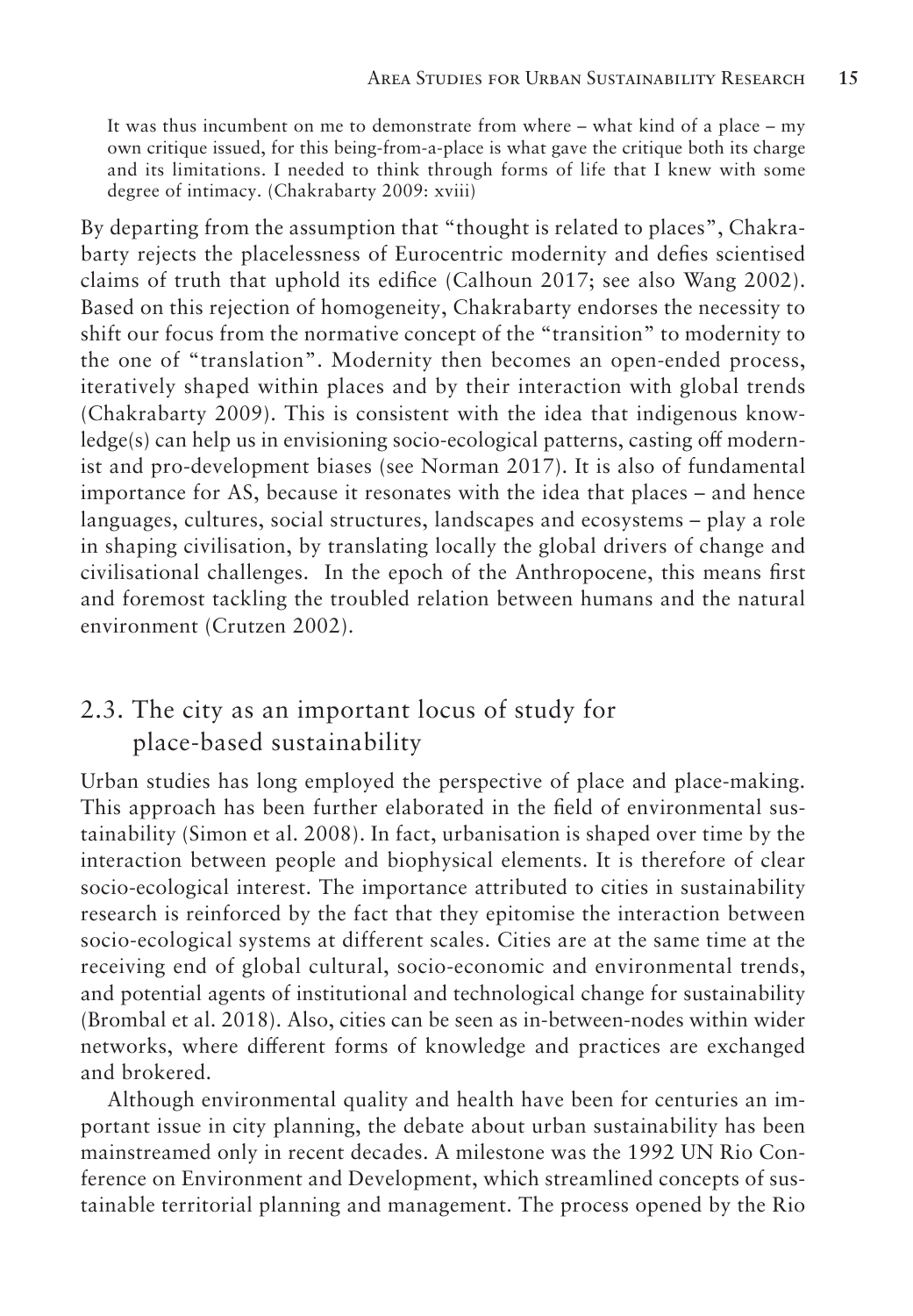Conference eventually resulted in a specific framework for urban intervention, the Local Agenda 21. The Agenda called for a comprehensive approach to sustainability, integrating economic, social and environmental aspects, to be pursued by means of meaningful consultations with the public. A number of different positions have emerged on how to translate these objectives into reality. Despite their heterogeneity, we may subdivide them into two overarching groups. On the one hand, there are visions of the future inspired by the norm of weak sustainability (Scoones 2016, Gutés 1996, Martinez-Alier 1995). They share a faith in the capacity of technology and economic capital to mitigate the anthropogenic destruction of the planet and if necessary to repair – or replace altogether – ecosystems vital to human life. This approach sees nature as instrumental to human needs and tends not to bestow any intrinsic value upon it. Very often, this translates into actions and narratives informed by viability – combining economic growth and environmental quality – rather than comprehensive sustainability, inclusive of social aspects (Brombal et al. 2018). Projects of smart/eco/green(er) cities – and the narratives underlying them – are typical expressions of such faith in technology and money to promote a more efficient relationship between mankind and nature. One of the main reasons for the popularity of these projects among technical and political elites lies in their scalability and replicability, facilitated by the possibility to measure their results according to standardised parameters and quantitative metrics (see e.g., Riegler 2017).

On the other hand lies strong sustainability, which acknowledges the irreplaceability of natural capital and posits that technology cannot make up for the disruption of ecosystem services. Moreover, it attaches importance to social justice and its interconnection to unequal access to resources (Gutés 1996, Martinez-Alier 1995). Strong sustainability implies both the inclusion of social and cultural elements and a more comprehensive understanding of prosperity, often encompassing the well-being of more-than-human entities living with us on the planet. By highlighting the need to include other dimensions and entities, this vision reframes the kind of change we would need in order to pursue sustainability. Building on the tenets of system thinking, it highlights the importance of cognitive and emotional attitudes as leverage points for radical, transformative change. This makes it more open to embracing the contribution of indigenous movements and bottom-up participation. Mobilisation for the urban commons, community-based regeneration and resistance to gentrification are just a few examples of urban practices that draw from this conceptualisation.

By substituting technology with culture as the primary locus of change,<sup>4</sup> this vision endorses difference over homogeneity. In fact, change generated by this

<sup>4</sup> This does not mean that it eliminates the role of technology altogether, however.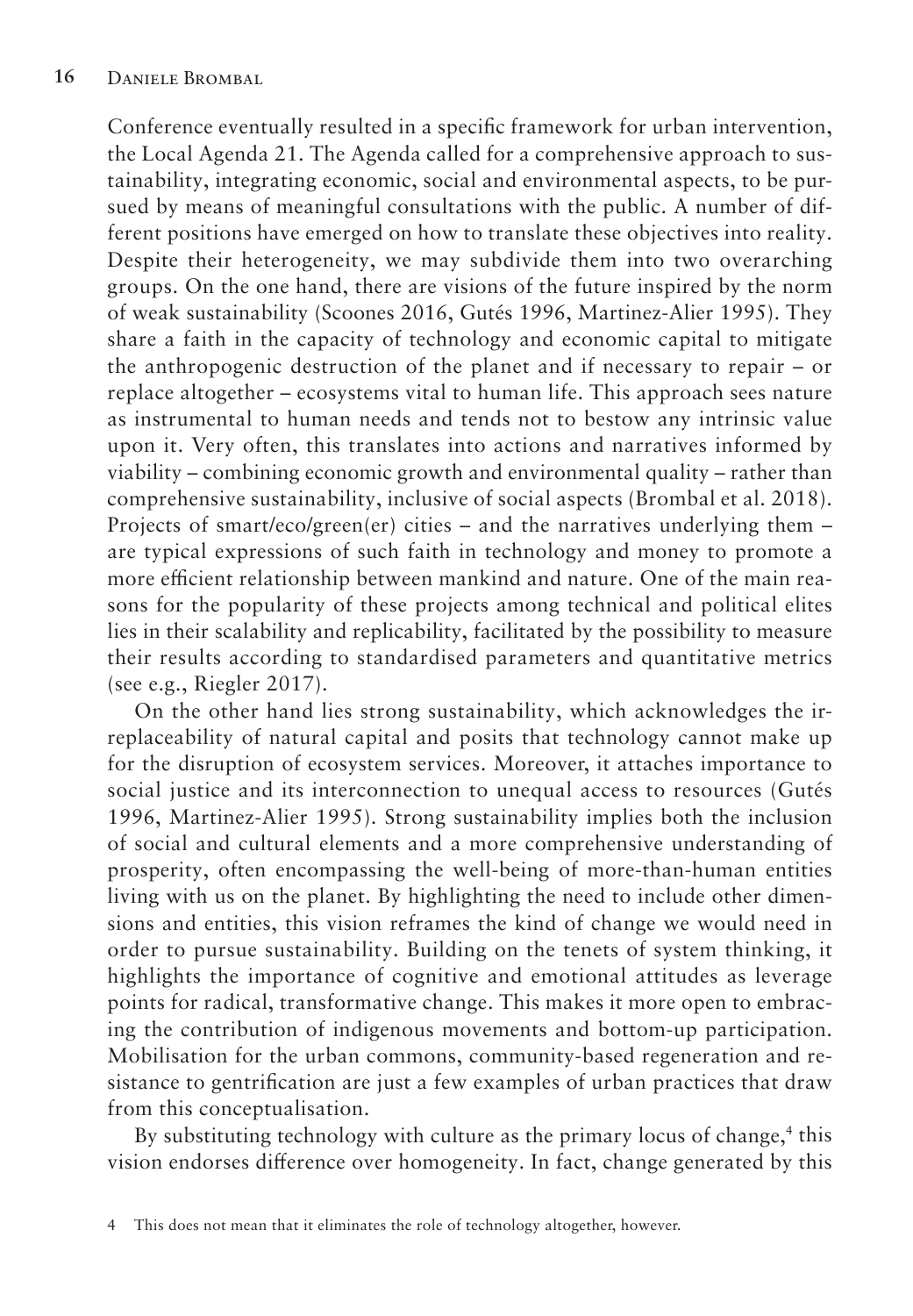approach is hardly measurable by standardised parameters, both in terms of processes and outcomes. To a large extent, this is due to the fact that such processes are much more context-dependent – and therefore fuzzier and unpredictable – than those based on the adoption of advanced technology. In other terms, they embrace the idea that place is crucial in reframing and responding to global challenges, echoing Chakrabarty's proposition illustrated in the previous section. As we shall see, both of these visions underlying urban sustainability can encompass the role of AS.

#### **3. Area Studies and Urban Sustainability Research**

# 3.1. The relevance of AS to sustainability research: key themes and trends

In a nutshell, one reason for the relevance of AS to sustainability research lies in its capacity to advance the understanding of place-based values and norms driving socio-ecological relations. Seen from a systemic perspective, AS is concerned with those patterns, structures and mental models that run deep within societies and which translate into biophysical modifications of the natural environment. There are plenty of examples in this respect.

In the sub-field of Chinese Studies, the most notable example is provided by sociologist and Sinologist Karl August Wittfogel. In his volume *Oriental Despotism* (1957) he provides an *ante litteram* socio-ecological account of the norms of political power in Asia. His idea is that a close relation exists between the establishment of irrigation systems over large territories, the pervasiveness of political power and the development of societies.<sup>5</sup> Despite being heatedly discussed among historians (Perry 1988), Wittfogel's thesis still stimulates debate among researchers in the field (Bichsel 2016).

While Wittfogel's focus was very much skewed towards the vertical, topdown dimension of political dynamics shaping human-nature relations, more up-to date scholarship has stressed the importance of horizontal structures and multi-scalar decision-making. An important example is provided by proponents of fragmented authoritarianism – Kenneth Lieberthal, Michael Oksenberg and more recently Andrew Mertha – whose works all devote particular attention to water resources (Lieberthal / Oksenberg 1988, Mertha 2009). With regard to sustainability, the value of their work is twofold: on the one hand, they expose hegemonic norms of development; on the other, they inves-

<sup>5</sup> Hence the definition of so-called "hydraulic societies". On the nexus between agricultural production, transportation and water infrastructures in China's densely populated areas, see also the work by Daniels and Menzies (1996), published in the series *Science and Civilisation in China*.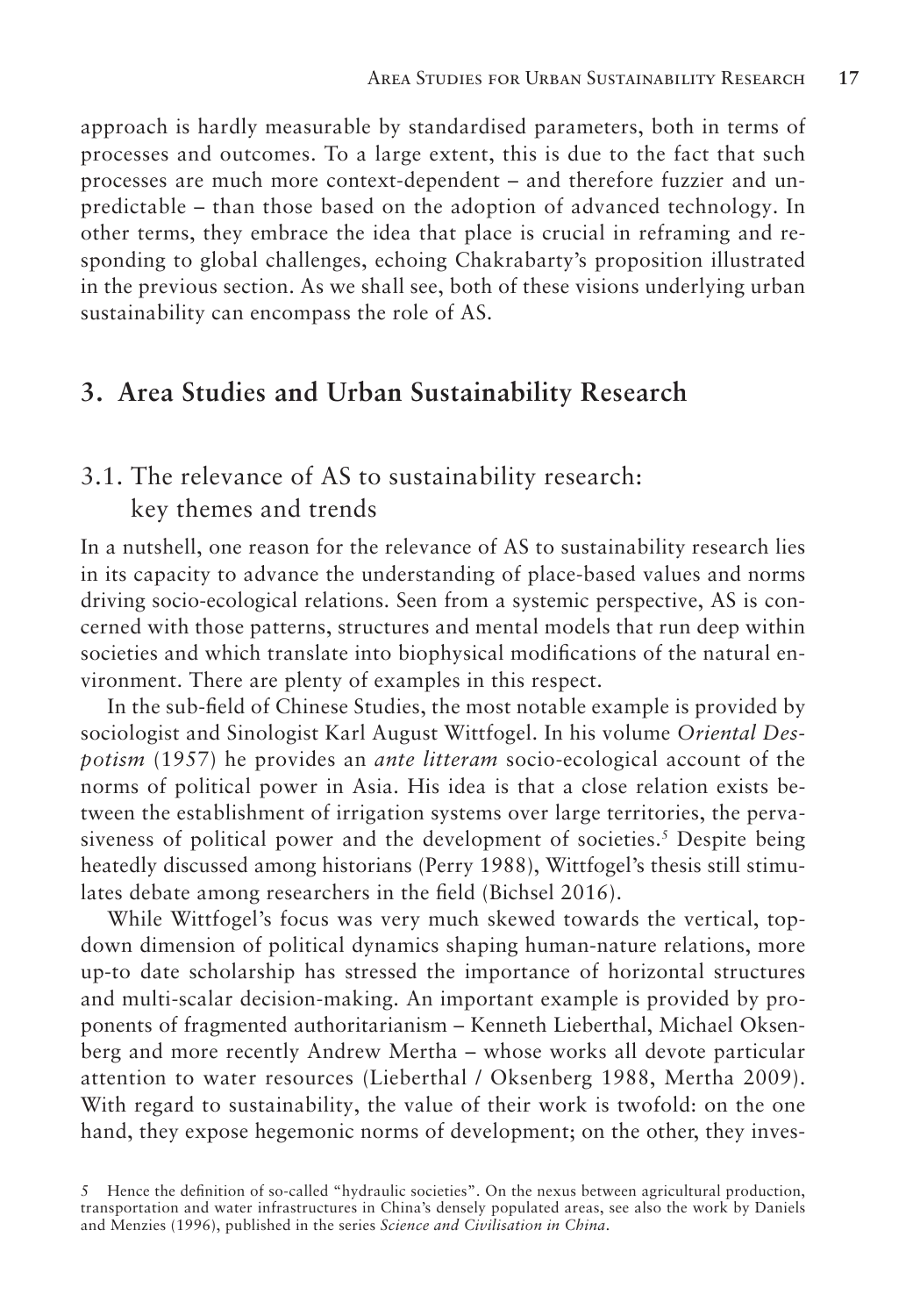tigate avenues for actors traditionally excluded from the political arena to influence policy-making.

Other contributions have focused on the science–society–policy nexus. Susan Greenhalgh's *Just One Child. Science and Policy in Deng's China* (2008) is a milestone contribution in this respect, as it unveils the instrumental use of technological discourses to remove diverging voices from the political arena. Her findings have clear implications for political ecology in China and elsewhere, as the use of Science and Technology narratives is very often employed to justify developmentalism and to curtail the possibility of envisioning possible alternatives, particularly in city development. This strain of research has been pursued also by other scholars of Chinese language and society such as Michael Schoenhals, who studied the subtle mechanisms that cause the scientific and rational to be identified with the positions of those in power (Schoenhals 1992). This is echoed in another well-known contribution to the study of China's political ecology, *Mao's War Against Nature* by Judith Shapiro. The book is an account of policies and discourses that led to widespread environmental destruction during Mao's years in power (Shapiro 2001).

Figure 1: Systemic thinking and Area Studies



Source: Compiled by author, based on The Donella Meadows Project 2019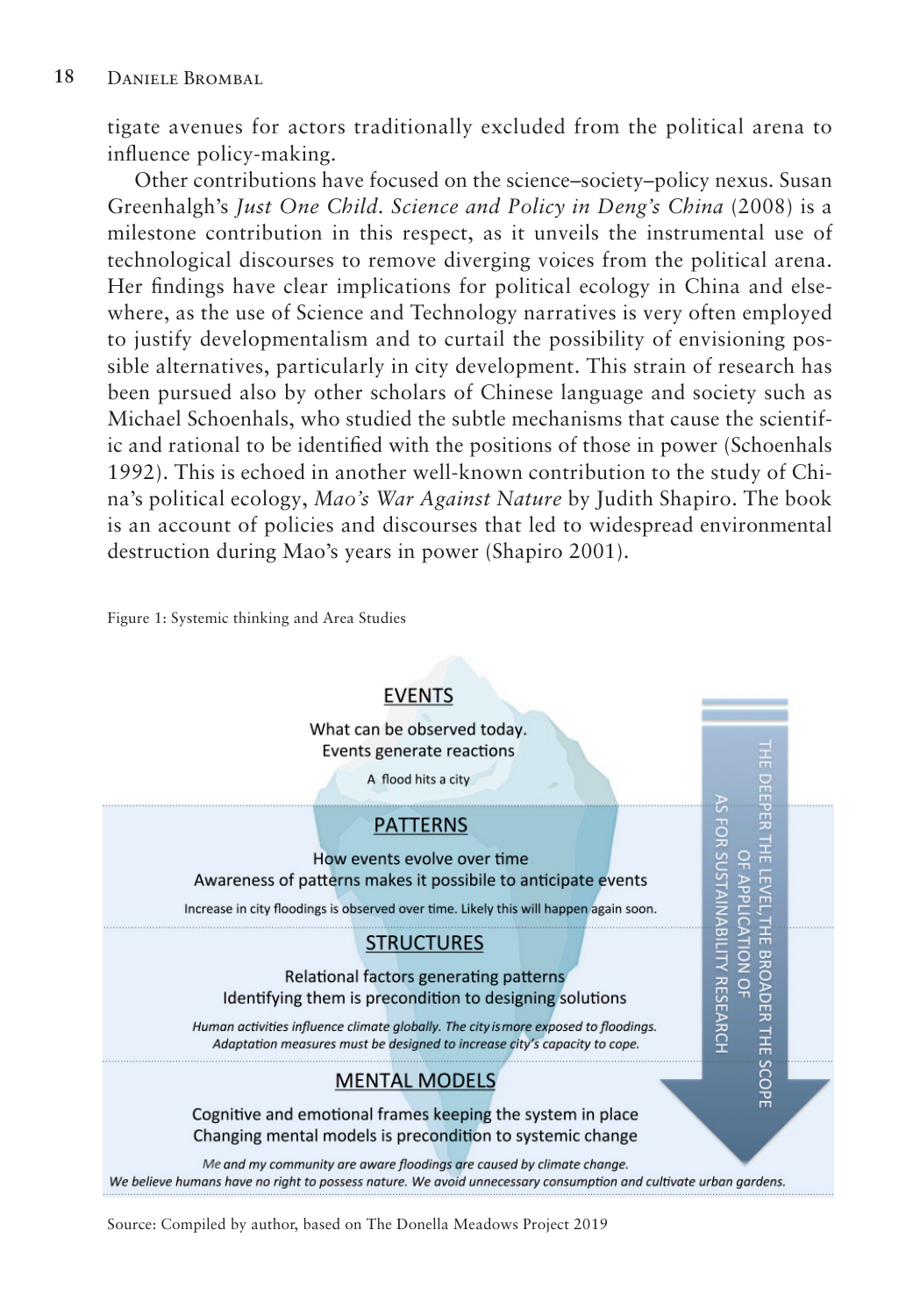Finally, another strain of sustainability-relevant research covered by AS is religious and spirituality studies, in particular when focusing on the capacity of traditional thought to inform a re-adjustment of socio-ecological relations (Goldin 2005). An important project in this respect has been the Yale Forum on Religion and Ecology,6 founded in 2006 by Mary Evelyn Tucker and John Grim to promote the creative use of religious legacies to find comprehensive solutions to environmental problems. Another important contribution has been made in recent years by James Miller with his work on Daoism, ecology and the quest for sustainable futures (Miller 2017; see also Weller 2012).

Despite these valuable examples of commitment, AS scholars have seldom framed their work in terms of contribution to the sustainability debate. This may be due to institutional limitations, lack of awareness or to the absence of commitment towards nature and the environment. Sometimes, this may also be caused by the fear of accusations of being instrumental to the agenda of other disciplines. To overcome these limits and expand AS boundaries, the field should be framed more accurately in terms of its contribution to sustainability research. In the next two sections, I try to do so by employing two complementary frames, relevant to (a) methodologies employed for the study of urban sustainability; and (b) different conceptual approaches to socioecological relations.

# 3.2. AS, multi- and inter-disciplinary research for urban sustainability

Multi- and inter-disciplinary approaches are common currency in urban sustainability studies, due to the multidimensional nature of socio-ecological relations in densely populated territories. Despite often being used interchangeably, these approaches are different with respect to processes and intended outcomes. Multi-disciplinary research collates inputs from different disciplines, without a unified analysis or synthesis. It does not question normative assumptions inherent in specific fields. Inter-disciplinary studies are a step forward in integrating disciplines employed in the process of research. They pursue a holistic knowledge of the issue at hand (Bernstein 2015).

Urban sustainability assessments employ multi- and inter-disciplinary research. Often carried out to support evidence-based policy making, sustainability assessments usually focus on the visible outcomes of human-nature and human-human interactions in cities and the formal institutions – rules and policies – that affect and govern these relationships. They are therefore primar-

<sup>6</sup> A retrospective on the work done by Tucker and Grim within that project is available here: https:// environment.yale.edu/news/article/20-years-of-the-yale-forum-on-religion-and-ecology/. On Tucker's and Grim's work, see also the Emerging Earth Community website.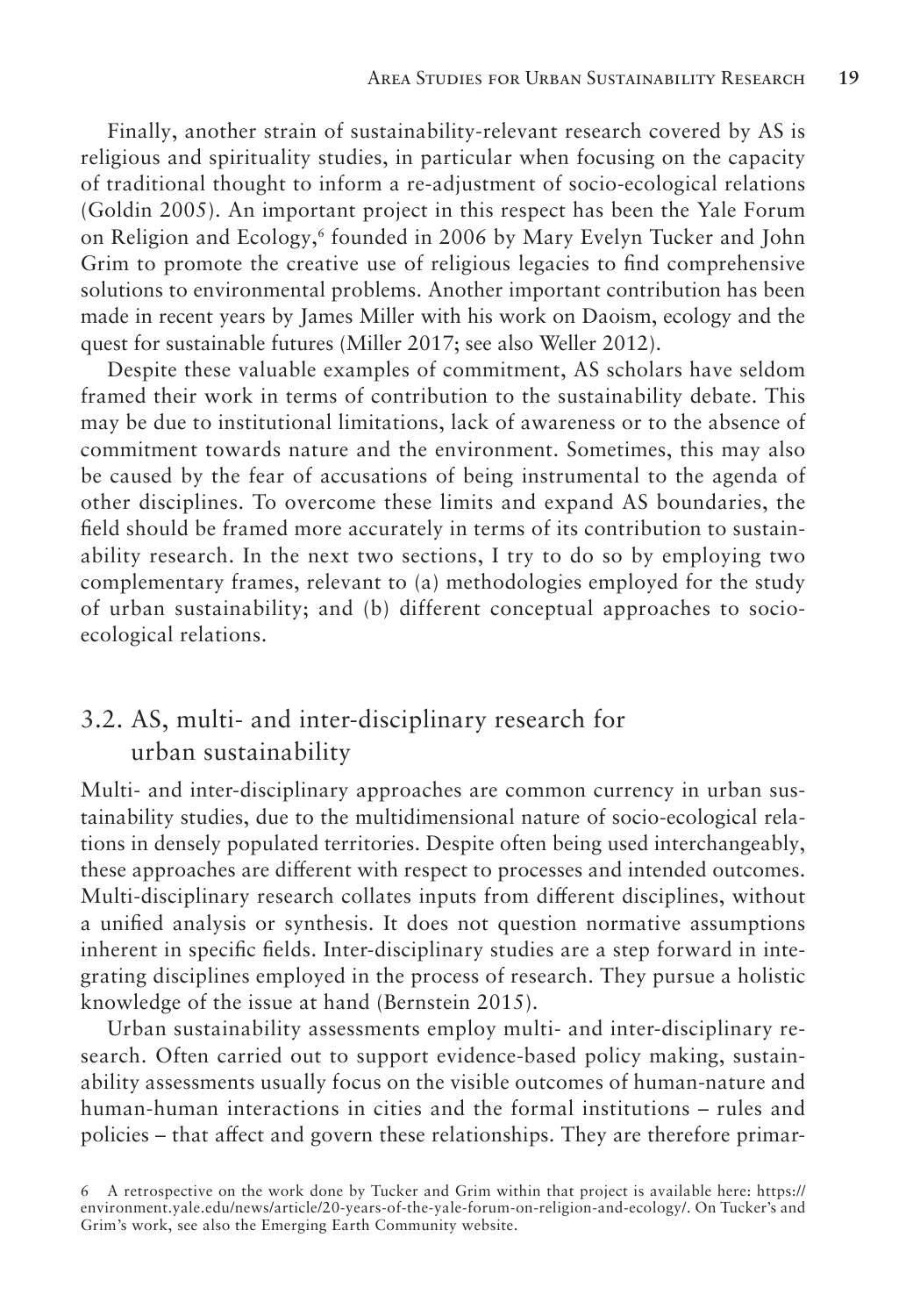ily concerned with measuring the evolution of tangible phenomena (e.g., pollution, economic growth, poverty, etc.) vis-à-vis human decisions influencing such trends in cities.7

The contribution of AS to this field focuses on the collection, collation and analysis of urban policy materials, either via desk research, the study of archives or fieldwork. The knowledge of local languages plays a fundamental role in this respect. Perhaps more importantly, AS scholars bring into play their awareness of dominant discourses embedded in sectoral jargons, a resource scarcely available outside AS. The Chinese expression *kexue faxhan guan* 科学发展观 provides a good example of the role of AS scholars in this respect. Translated literally as "scientific outlook on development", the expression became popular in the early 2000s in China's political jargon to describe a shift towards sustainable development. The term "scientific" (*kexue* 科学) is often employed in China to characterise political decisions. It entails the notion of a both rational and well-pondered choice, reflecting a "scientific" reality and therefore not debatable (Schoenhals 1992). Any policy review informing urban sustainability assessment lacking this awareness – rarely available to scientists outside of AS – would miss a critical element. First, because it would overlook sources of information labelled with *kexue faxhan guan* 科学发展观. More importantly, because it would miss a core ideological trait of political processes concerning sustainability, i.e., the instrumental use of science to remove issues from the arena of public debate (Greenhalgh 2008).<sup>8</sup>

AS also plays an important role in relating localised, place-based phenomena to wider global trends. AS scholars often play a role similar to that of their predecessors centuries earlier, brokering different scientific and institutional mindsets. This can be seen especially during the theoretical modelling of sustainability appraisals, when researchers are faced with defining the conceptual frame of their analysis. Concepts such as green development, ecological city and smart city are often charged with diverse meanings in different contexts. The same applies to analytical criteria of relevance for urban governance and appraisal, such as wellbeing and social capital. When engaged since the very beginning in collaborative groups, AS scholars can strengthen the researchers' awareness about these diversities, establishing a common language across components of the group.

A less common but equally important contribution made by AS scholars to sustainability research is the retrieval of information on the state of the environment and society from sources that are usually inaccessible to natural and social scientists, such as historical records, artwork, etc. These texts allow experts to extend the availability of environmental monitoring data back in time. A notable example is the way data about locust outbreaks reported by

<sup>7</sup> See e.g. the work of the Urban China Initiative, http://www.urbanchinainitiative.org/en/index.html.

<sup>8</sup> This also impacts processes of public participation, which we will touch upon in the next section.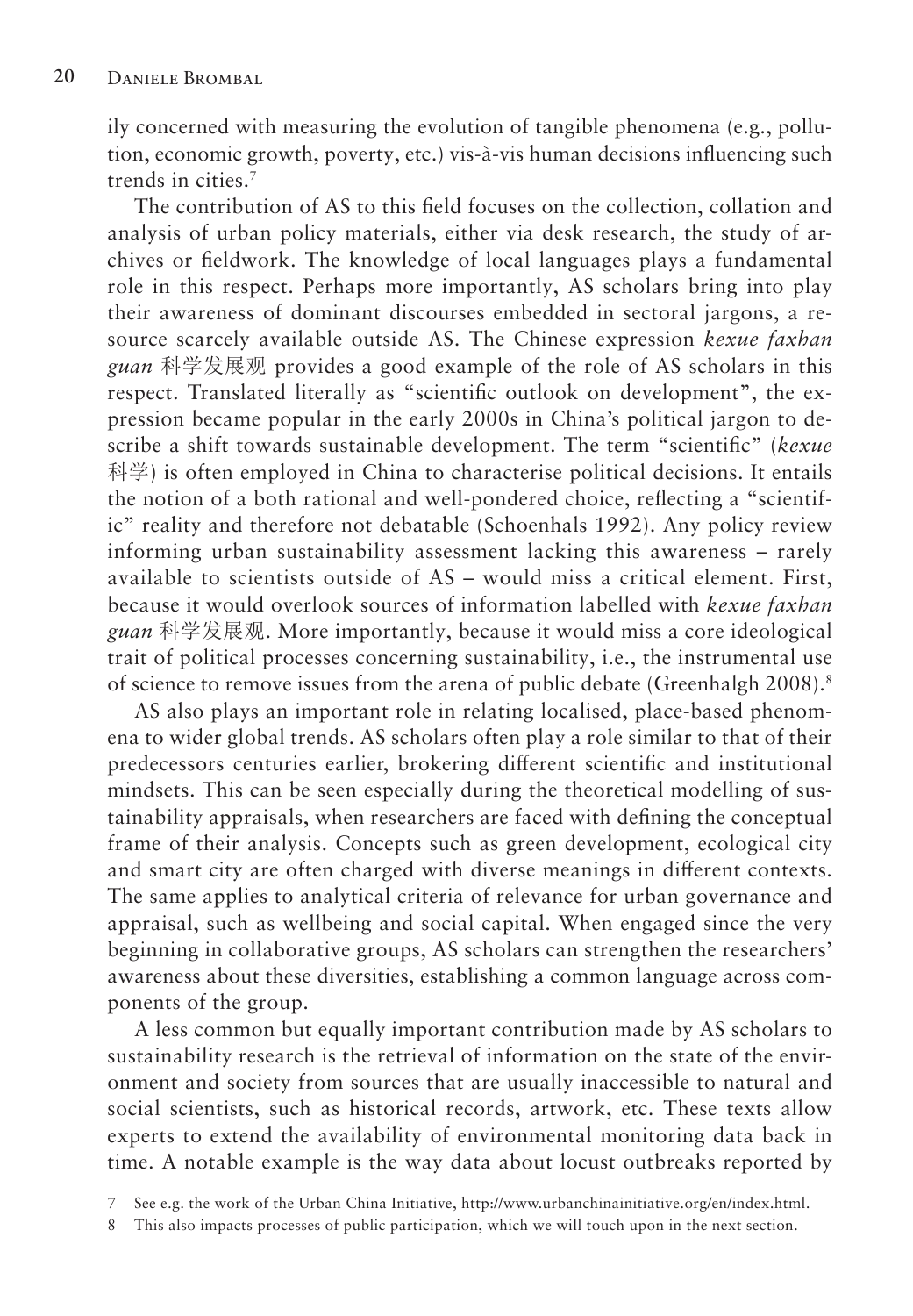local officials and laypeople in pre-modern China are used to feed climate models (Tian et al. 2011).9

To sum up, AS scholars contribute to multi- and inter-disciplinary urban sustainability research in a number of ways: (a) they can retrieve data and information that others can hardly access and supply them to sustainability assessment models; (b) they can translate concepts, data and information in ways that are understandable and useful for the common endeavour of the research group; (c) they can unravel scientised discourses that may jeopardise the accuracy and reliability of the research.

This said, despite AS being a field where boundaries between scholarly traditions can be overcome (Ludden 1997), contribution to multi-disciplinary and inter-disciplinary research is often perceived by many AS scholars as instrumental to the agenda of other research fields. This position shows a lack of awareness about the reasons why we should pursue disciplinary integration and a lack of ethical commitment. In fact, multi- and inter-disciplinary research is not about parochial interests, but rather about how to bring together expertise to solve complex issues of common interest. As we shall see in the following section, this close interconnection between epistemology and ethics – the way we generate knowledge and why we should contribute to this – is even more intimate in trans-disciplinary research. It is in this respect that AS can make the most critical contribution to sustainability studies for urban sustainability.

## 3.3. Trans-disciplinary research, sustainability transformations and the untapped potential of AS

In 2013, conservationist and former dean of the Yale School of Forestry and Environmental Studies Gus Speth told a journalist:

I used to think that top global environmental problems were biodiversity loss, ecosystem collapse, and climate change. I thought that with 30 years of good science we could address these problems, but I was wrong. The top environmental problems are selfishness, greed, and apathy, and to deal with these we need a spiritual and cultural transformation. And we scientists don't know how to do that. (Hunt / Marlow 2019: 7)

Speth's words echo the tenets of strong sustainability, i.e., that meaningful and durable change for sustainability originates from a deep reflection over values. Such a position is held to be true also by the recent scholarship in system thinking, which places importance on the role of soft institutions in generating sustainability transformations.10 While inspirational in showing the need

10 See Capra 1982, The Donella Meadows Project 2019, Capra / Mattei 2015, Nørgård et al. 2019, Feola 2015.

<sup>9</sup> Other examples are more localised, as in the case of Venice, where the line of seaweed visible on old paintings on bridges and *fondamenta* is employed today to understand the trend in sea level rise in recent centuries (Zaggia 2019).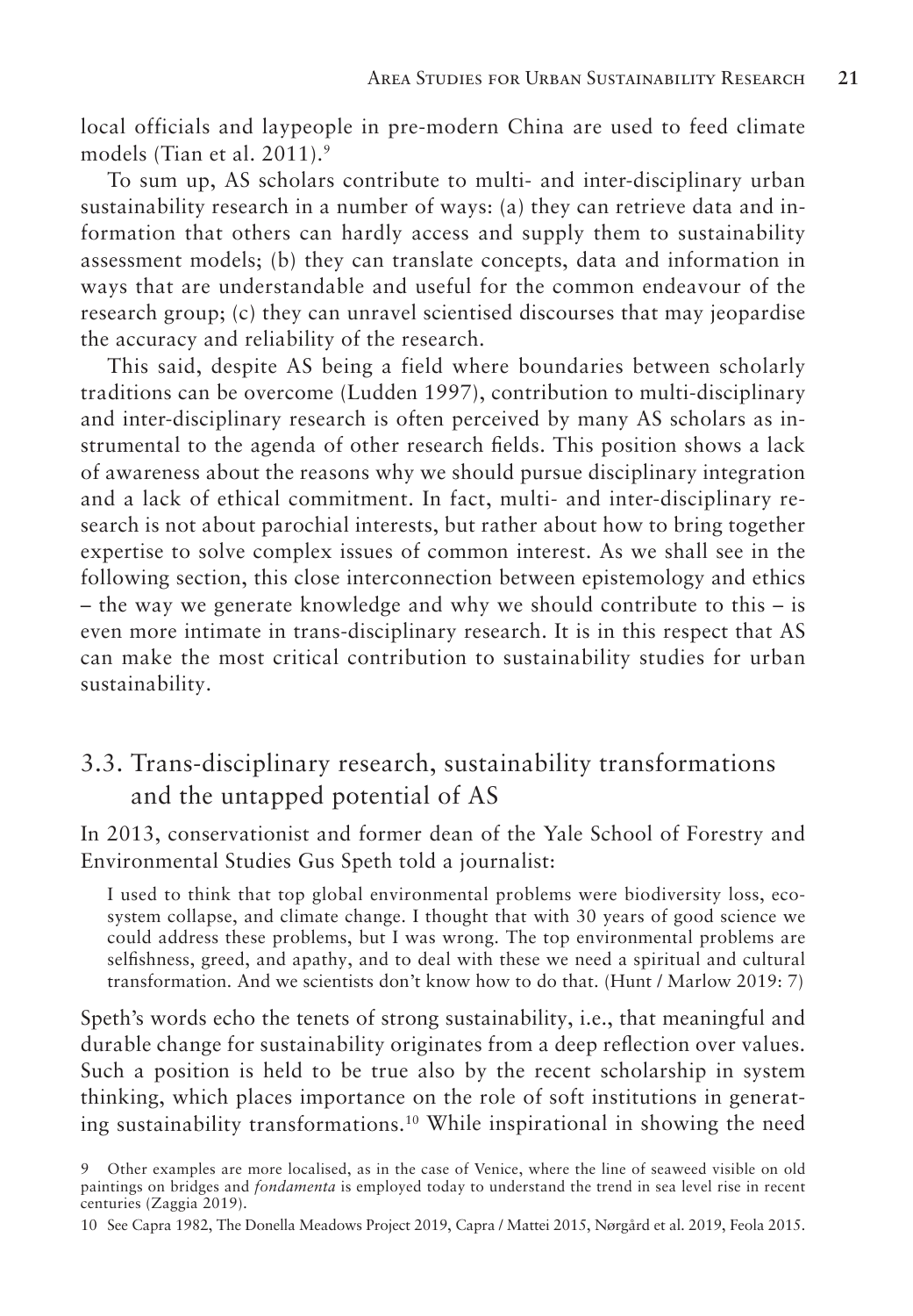for sustainability transformations, Speth's words also show the limits that have often undermined efforts in this direction. Claiming that "scientists don't know how to do that", he endorses the epistemological separation between (natural) sciences and culture that has long driven our approach to sustainability. Overcoming this dichotomy between humans and nature is the precondition to radical ruptures from the socio-ecological status quo. Methodologically, this requires restructuring the ways we pursue and use knowledge. Trans-disciplinary research provides a conceptual framework to embark on this challenging journey. Besides pursuing the integration of different disciplines – as in inter-disciplinary studies – trans-disciplinary processes legitimate sources of knowledge that are usually excluded from science-making. These include actors and organisations outside the field of institutionalised science, who may nonetheless contribute to the common endeavour of generating knowledge for socio-ecological change (Schäfer 2010, Brombal 2019).

Another feature that is common in trans-disciplinary research is the outright rejection of rigid, disciplinary-based normative assumptions. This rejection is often ethically grounded. Researchers who embrace it renounce claims of objectivity, positioning themselves and their work consistently within the pursuit of a declared goal of societal interest. This attitude must not be misunderstood as an expression of anti-scientific spirit. To paraphrase ecologist Garret Hardin (1968), it rather means finding moral solutions to civilisational challenges recognised by the scientific community (Toynbee 1972, in Capra 1982: 26, Capra / Mattei 2016, Brombal 2019).

On a conceptual level, two main factors explain why AS is relevant for these efforts. The first lies in the concern of AS for places and therefore for the interaction of the human and the natural in shaping human civilisation. This attitude is aligned to the project of bringing to an end the epistemological dichotomy between humans and nature (Wallerstein et al. 1996, Ludden 1997). The second reason lies in the possibility to engage in mutual learning with communities and laypeople, a corollary of Chakrabarty's place-based translational agenda (Chakrabarty 2009).

In the field of urban sustainability research, AS can support these efforts by: (a) enabling a critical debate on the tenets of sustainability, deconstructing technocratic claims to placelessness and revaluing place-based solutions to global environmental issues; and (b) by unearthing and sustaining mental models useful for triggering radical change for strong sustainability. In consideration of the current debate on urban sustainability, largely informed by weak sustainability and driven by powerful economic interests, both of these aspects require engaging and empowering marginalised voices.

The concrete practice of AS for transformative sustainability research in cities is generally about establishing avenues by which local communities can meaningfully contribute to research and envision alternatives for a sustainable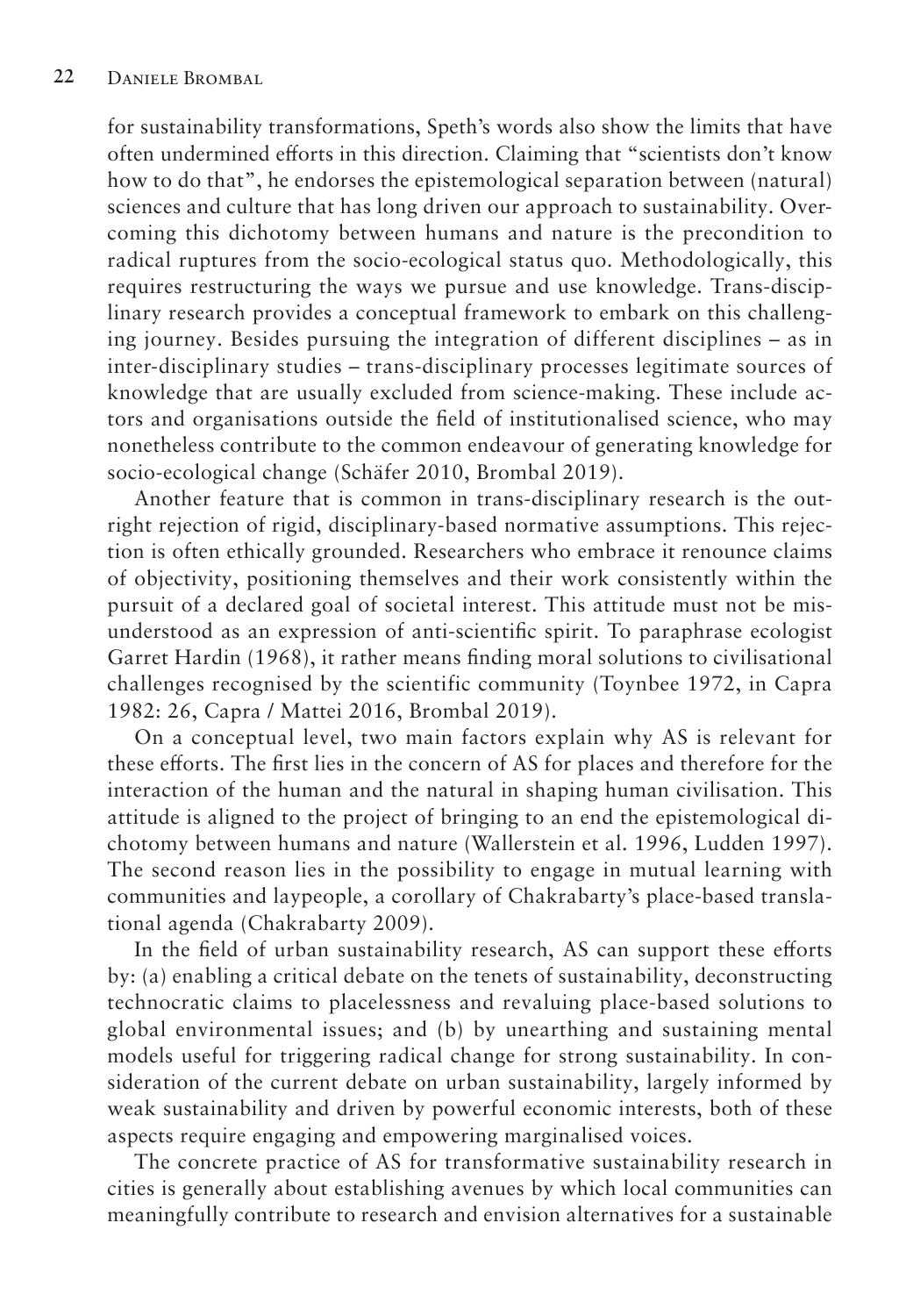future. Generally, the earlier this involvement takes place, the more transformative the potential of research is. A concrete example is provided by the involvement of laypeople in multi-criteria-decision-analysis (MCDA), a set of modelling approaches commonly used in urban sustainability research (Munda 2005). Consultations with individuals and communities are often employed in MCDA to define which criteria should bear more importance in the assessment carried out by researchers. Participatory practices can also be used to sharpen the political edge of the analysis, by translating radical statements made by people about the need to prioritise the attainment of a certain sustainability goal over others. The example below – taken from a case study in the Chinese city of Wuxi (Jiangsu) – nicely illustrates this aspect. The equation calculates a "sustainability score" attained by the socio-ecological system of the Lihu lake basin, based on 12 attributes (four for each of three dimensions of sustainability: environmental, socio-cultural and economic).

Figure 2: Participatory research in MCDA modelling for urban sustainability assessment – an example of engagement of AS scholars, Wuxi (Jiangsu), China.



S*Sust* is the sustainability score of the assessed program, in a specific point in time; W*Env*, W*Soc*, and W*Eco* are the weights of the environmental, social, and economic dimensions; *Envi*, *Soci*, and *Ecoi* are the scores of each criterion; W*Envi*, W*Soci* and W*Ecoi* are the weights of each criterion. Compiled by author (see also Brombal et al. 2018: 58).

In the first phase, Focus Discussion Groups (FDGs) were conducted, where participants defined the weights of criteria and attributes. During an ex-post qualitative analysis of transcripts, AS scholars, including myself, who had been coordinating the FDGs realised that the local residents had expressed a very strong preference for the attainment of environmental quality, not entirely reflected in the weights chosen at the end of the FDG. The research group (see Brombal et al. 2018) therefore opted for the inclusion of a veto function (*θ*) in the equation, associated with the attribute constituting the major reason for concern among the local community and policy makers, i.e., water environ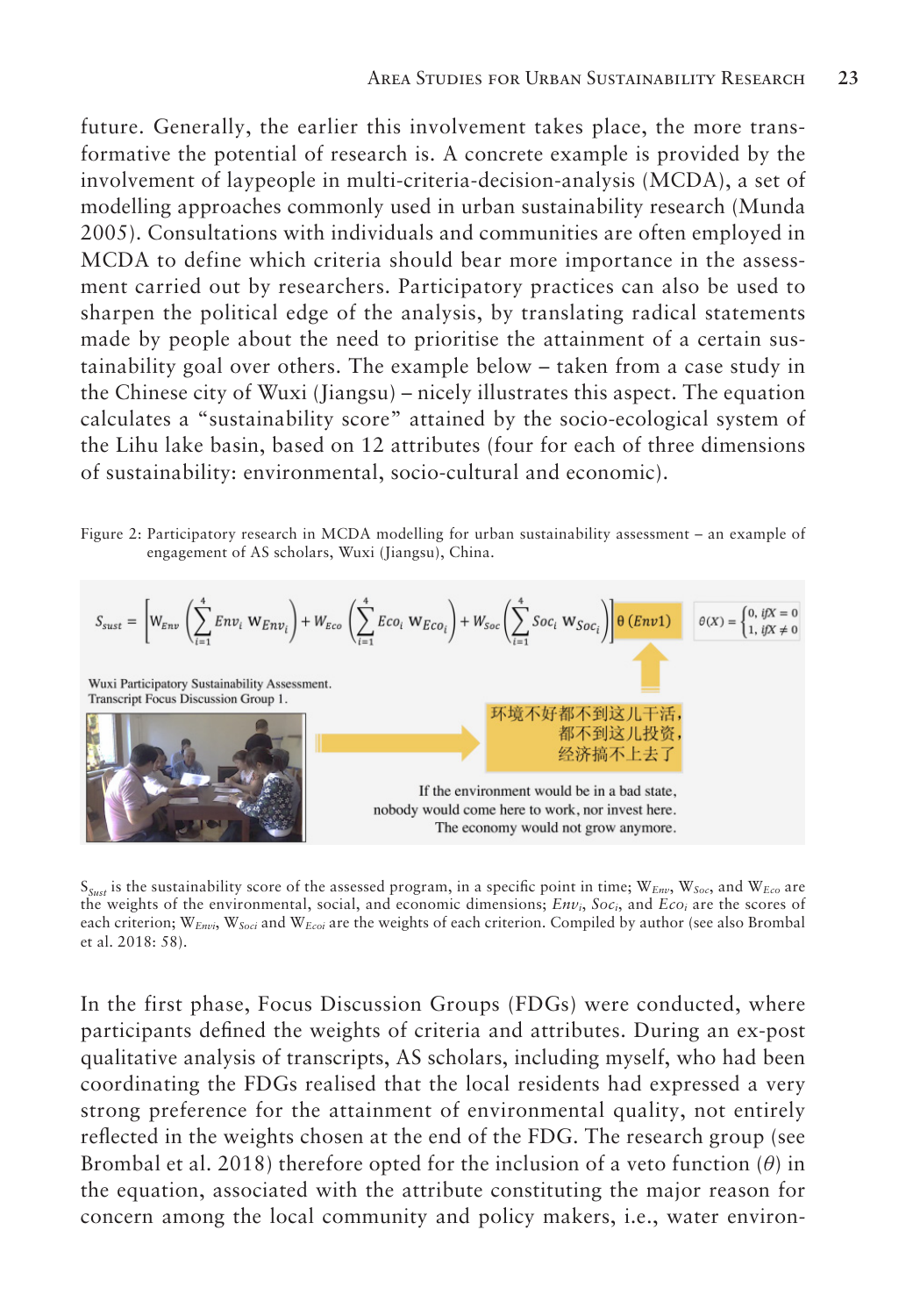mental quality (*Env*1). This way, researchers tried to ensure the model's responsiveness to the local socio-cultural and political context. In fact, in the event of a poor performance of the attribute "water environmental quality", the outcome of the model would be equal to zero (null), regardless of any possible improvement in other areas.

Apart from modelling – which largely relies on quantitative methods – qualitative approaches offer ample room for involvement of AS as well. According to the specific objective of the research, they can take different forms, ranging from collaborative workshops about pressing issues to co-creative exercises aimed at envisioning the future of communities and the urban environment they inhabit. Co-creative approaches are informed by the idea that places are made of linkages of communities to ecological processes. Therefore they de-value top-down approaches and engage people to question dominant assumptions about cities, first of all the idea that they are largely isolated from eco-systems. A promising approach is the use of art-based methods to envision sustainability, often combined with the embodiment of other entities, such as trees, birds, buildings, water, etc. This can support the evolution of societal understandings of urban sustainability beyond their current, largely anthropocentric boundaries. Moreover, it can help in stretching the time horizon of reflection, something very useful when talking about sustainability: a tree in a public square, the theatre next to it and the hill upon which they stand have a much longer life-span than human beings (Pearson et al. 2018). To date, there is no evidence indicating that this approach has been used consistently within the AS community working on urban sustainability.

However, it was recently tested during a study retreat coordinated by AS scholars in Cansiglio forest, located in the Italian Alps. The retreat involved a group of international researchers and practitioners investigating socio-ecological scenarios involving the Belt and Road Initiative (BRI), a China-led project that promotes the establishment of infrastructural ties across Eurasia (Ca' Foscari News 2019). Given the centrality of built environments in the BRI, one-third of participants came from the disciplines of architecture and urban studies. In crystallising desirable scenarios for human-nature interactions, participants made full use of embodiment techniques. Scenarios resulting from this reflection differed in substantial ways from the mainstream narratives about the BRI obsessed with economic growth. Participants envisioned the relationship between built environments, human beings and more-than-human entities in ways that resonated with value-laden ideas of coexistence, ecological integrity and a caring relationship with places (Brombal et al. 2019).

Both in quantitative and qualitative trans-disciplinary approaches, the sensitivity to context inherent in AS and its capacity of relate and feel deeply about places is an important resource. And yet the expertise available to AS scholars is very seldom employed in this respect. Besides institutional fragmen-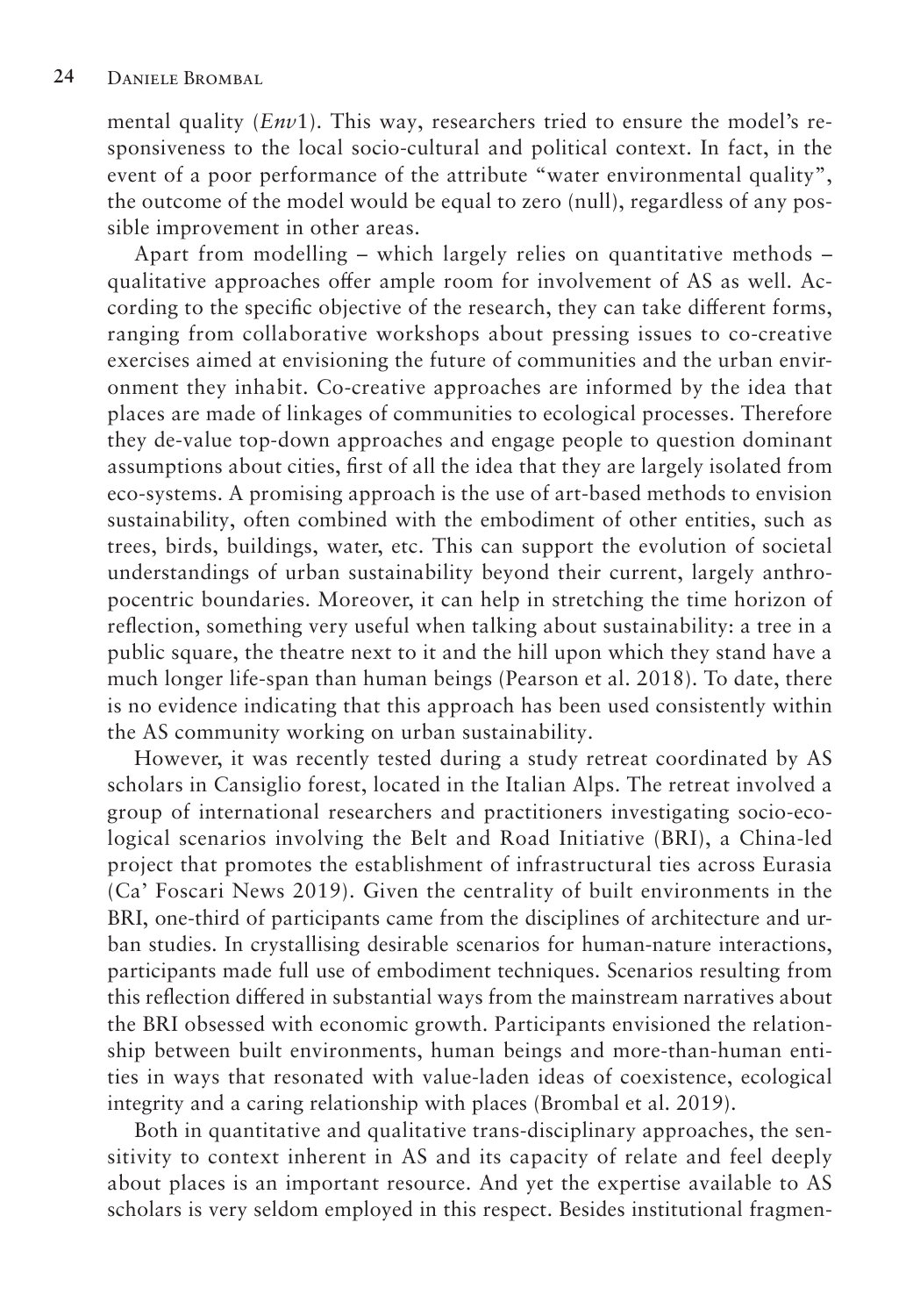tation and the lack of incentives and commitment already mentioned above, the scarce engagement of AS in trans-disciplinary research is due also to the low level of cross-disciplinary scientific literacy. In fact, while in multi-disciplinary research scholars can focus on their individual contribution without worrying too much about the general picture, trans-disciplinary research requires a much closer interaction. The entire research process can be seen as an iterative translation of cognitive frames among researchers and between researchers and the public. This requires at least some degree of fluency in diverse disciplinary, sectoral and cultural background, something that requires considerable commitment and time.



Figure 3: Current role and untapped potential of AS for Urban Sustainable Research

Source: Compiled by author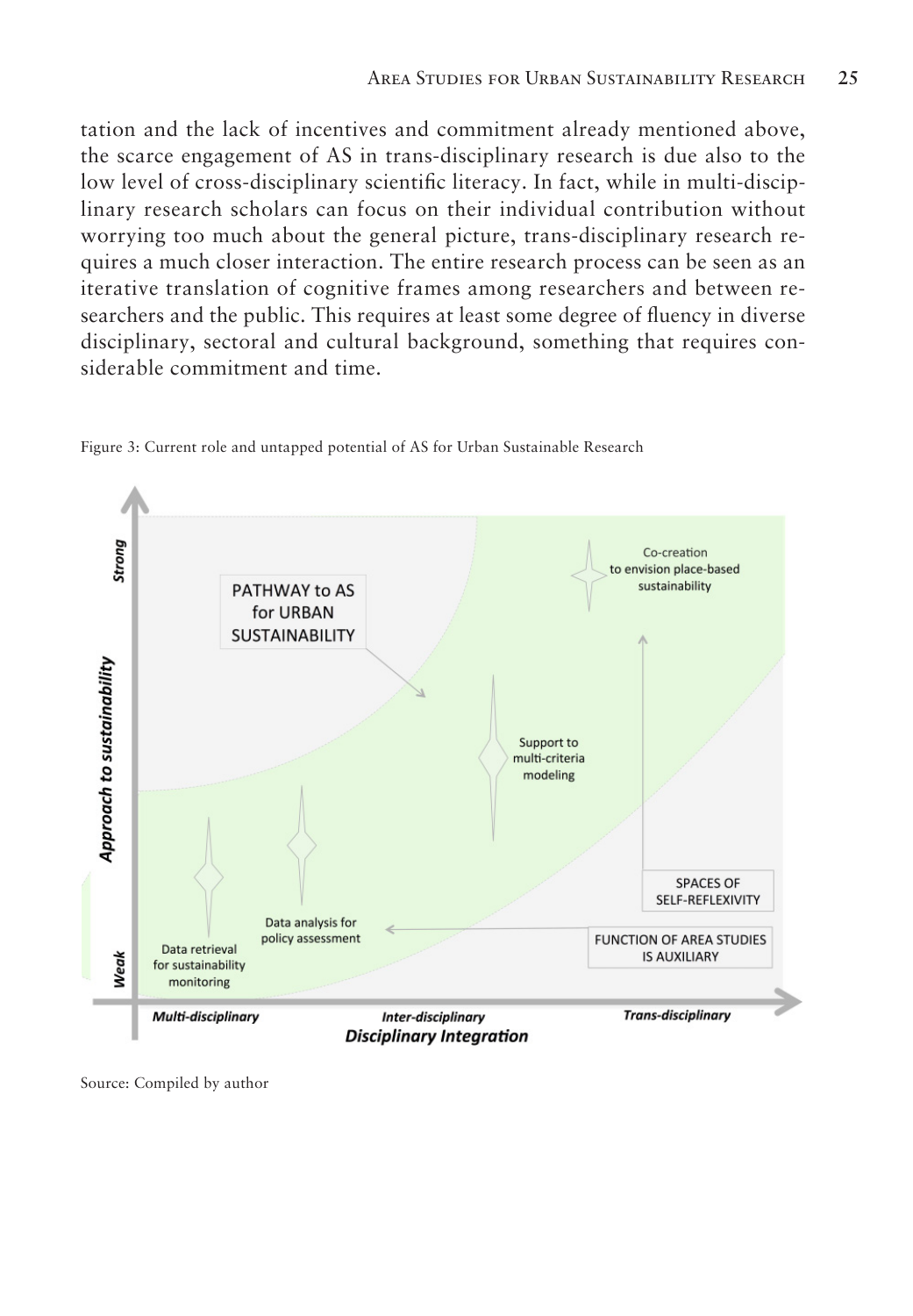### **4. Conclusions**

In this paper I have tried to establish categories through which the contribution of AS to urban sustainability research may be framed and acted upon. The most general of such categories is the idea of place, useful for bridging the sustainability debate with the scientific practice of AS. The latter can contribute to place-relevant knowledge and to understanding long-term interactions between human beings and the natural environment they inhabit. AS also offers ways to counteract technocratic approaches to sustainability that jeopardise socio-ecological connections by not recognising the relations between a place's ecosystem and its historical, cultural, spiritual and communal significance. The major potential of AS for sustainability lies in its capacity for criticising claims of universality found in development norms that characterise late modernity, including those which inform mainstream sustainability. This potential is still largely untapped and should be further explored. It may offer resources for imagination and change that are badly needed to cope with the current crisis in human-nature relations, epitomised by the unchallenged growth of urbanisation. The practice of AS can unearth mental models and collective norms that promote a caring attitude towards places, inclusive of human and morethan-human entities alike. The importance of this process can be hardly underestimated, because it moves the deepest leverage points for socio-ecological transformation: what we value most, and the way we want our future to be.

# **References**

- Beck, Ulrich (2011): Cosmopolitanism as Imagined Communities of Global Risk. *American Behavioral Scientist* 55(10), pp. 1346–1361.
- Bernstein, Jay H. (2015): Transdisciplinarity: A Review of its Origins, Development, and Current Issues. *Journal of Research Practice* 11(1), pp. 1–20. http://jrp.icaap.org/index.php/jrp/article/ view/510/436 (accessed 14 August 2019).
- Bichsel, Christine (2016): Water and the (Infra-)Structure of Political Rule: A Synthesis. *Water Alternatives* 9(2), pp. 356–372. http://www.water-alternatives.org/index.php/alldoc/articles/ vol9/v9issue2/320-a9-2-10/file (accessed 14 August 2019).
- Blackman, Tim / Featherstone, Brid (2015): Risk and Uncertainty in the Social Sciences: Implications for Social Work Theory and Practice. In: James D. Wright (ed.): *International Encyclopedia of the Social and Behavioral Sciences.* 2nd edition. Amsterdam: Elsevier, pp. 686–691. Doi.org/ 10. 10 16/B978-0-08-097086-8.28097-5.
- Brombal, Daniele (2017): Accuracy of Environmental Monitoring in China: Exploring the Influence of Institutional, Political and Ideological Factors. *Sustainability* 9(3), pp. 1–18. Doi.org/10.3 3- 90/<sub>su</sub>9030324.
- Brombal, Daniele (2018): Chinese Studies in Venice: A Timeline of Change. In: Laura De Giorgi / Federico Greselin (eds): *150 Years of Oriental Studies at Ca' Foscari*. Venezia: Edizioni Ca' Foscari, pp. 155–162.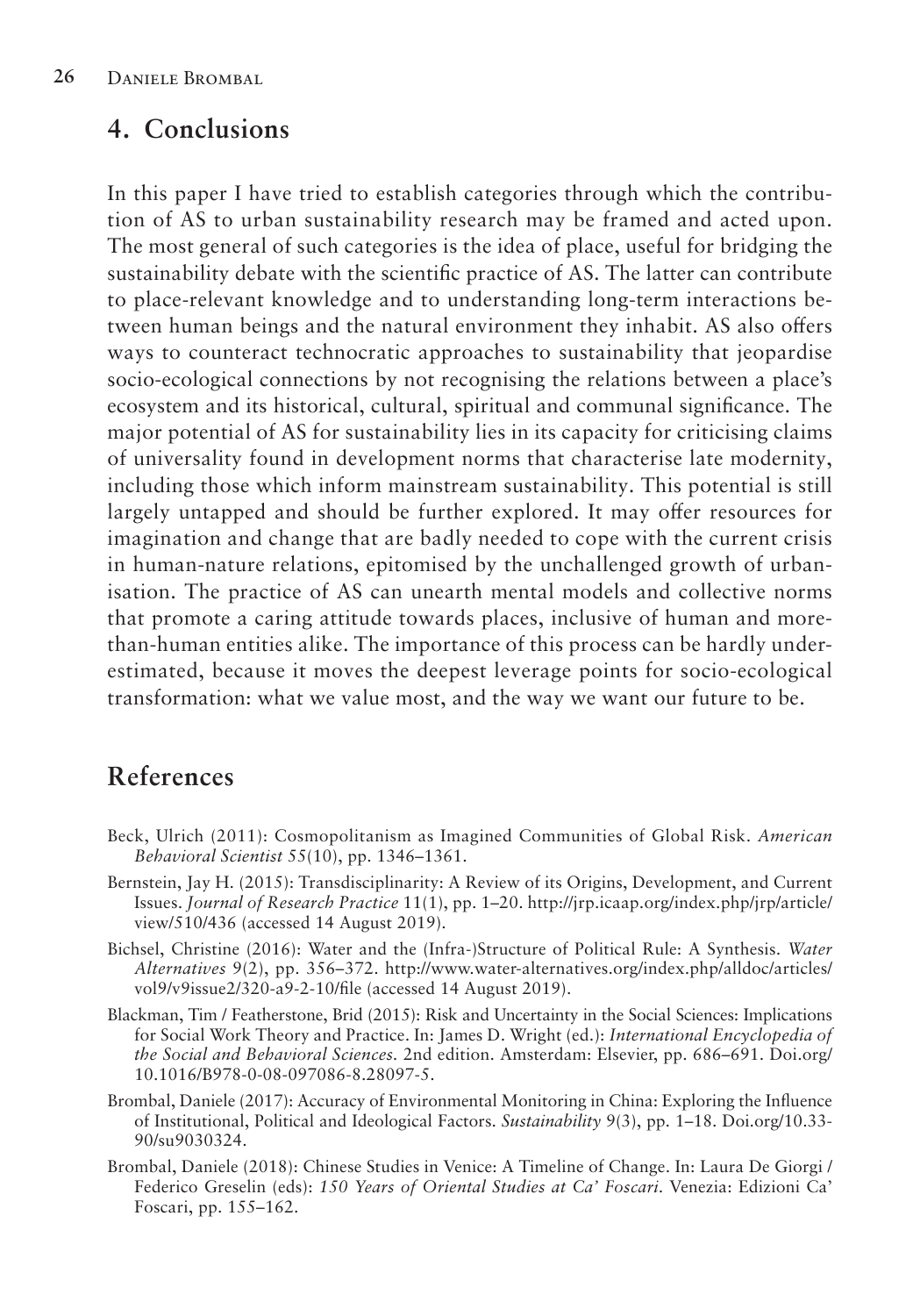- Brombal, Daniele (2019): Is Fighting with Data Enough? Prospects for Transformative Citizen Science in the Chinese Anthropocene. *Journal of Environmental Planning and Management*  63, pp. 32–48. Doi.org/10.1080/09640568.2019.1641071.
- Brombal, Daniele / Niu, Yuan / Pizzol, Lisa / Moriggi, Angela / Wang, Jingzhi / Critto, Andrea / Jiang, Xia (2018): A Participatory Sustainability Assessment for Integrated Watershed Management in Urban China. *Environmental Science and Policy* 85, pp. 54–63. Doi.org/10.1016/j. envsci.2018.03.020.
- Brombal, Daniele / Foggin, Marc / Gruber, Stefan / Kolipaka, Shekhar / Temple, Nicholas / Yun Gao (2019): The Cansiglio Declaration. Advancing a Common "Charter of Values" for the Mutual Benefit and Well-being of Living Communities along the New Silk Roads. *Zenodo*, 17 October. Doi.org/10.5281/zenodo.3497124.
- Ca' Foscari News (2019): A Scientific Retreat to Study the Belt and Road and its Socio-ecological Impact. Ca' Foscari News, Ca' Foscari University Venice, https://www.unive.it/pag/16584/?tx\_ news\_pi1%5Bnews%5D=7974&cHash=7e88185e14553ef4a6a16d3b94213f28 (accessed 11 October 2019).
- Calhoun, Craig (2010): Beck, Asia and Second Modernity. *The British Journal of Sociology* 61(3), pp. 597–619. Doi.org/10.1111/j.1468-4446.2010.01328.x.
- Calhoun, Craig (2017): Integrating the Social Sciences: Area Studies, Quantitative Methods, and Problem-oriented Research. In: Robert Frodeman (ed.): *The Oxford Handbook of Interdisciplin arity*. 2nd edition. Oxford: Oxford University Press. Doi.org/10.1093/oxfordhb/978- 0 198733522.013.11.
- Capra, Fritjof (1982): *The Turning Point*. New York: Bantam Books.
- Capra, Fritjof / Mattei, Ugo (2015): *The Ecology of Law: Toward a Legal System in Tune with Nature and Community*. New York: Barnes and Noble.
- Chakrabarty, Dipesh (2009): *Provincializing Europe: Postcolonial Thought and Historical Difference*. Princeton: Princeton University Press.
- Cheng, Antony S. / Kruger, Linda E. / Steven, Daniels E. (2003): "Place" as an Integrating Concept in Natural Resource Politics: Propositions for a Social Science Research Agenda. *Society and Natural Resources* 16, pp. 87–104.
- Crutzen, Paul J. (2002): Geology of Mankind. *Nature* 415, p. 23. Doi.org/10.1038/415023a.
- Feola, Giuseppe (2015): Societal Transformation in Response to Global Environmental Change: A Review of Emerging Concepts. *Ambio* 44(5), pp. 376–390. Doi.org/10.1007/s13280-014- 0582-z.
- Geertz, Clifford (1973): Thick Description: Toward an Interpretive Theory of Culture. In: Clifford Geertz: *The Interpretation of Cultures: Selected Essays*. New York: Basic Books, pp. 3–30.
- Goldin, Paul J. (2005): Why Daoism is not Environmentalism. *Journal of Chinese Philosophy* 32(1), pp. 75–87.
- Greenhalgh, Susan (2008): *Just One Child: Science and Policy in Deng's China*. Berkeley: University of California Press.
- Gutés, Maite Cabeza (1996): The Concept of Weak Sustainability. *Ecological Economics* 17, pp. 147–156. https://campusvirtual.univalle.edu.co/moodle/pluginfile.php/682139/mod\_label/intro/CABEZA-Weak-Sustainability.pdf (accessed 14 August 2019).
- Hardin, Garrett (1968): The Tragedy of the Commons. *Science* 162 (3859), pp. 1243–1248. Doi. org/10.1126/science.162.3859.1243.
- Haughton, Graham (1999): Environmental Justice and the Sustainable City. *Journal of Planning Education and Research* 18(3), pp. 233–243. Doi.org/10.1177/0739456X9901800305.
- Hunt, Alisa / Marlow, Hilay F. (2019): *Ecology and Theology in the Ancient World*. London: Bloomsbury Publishing.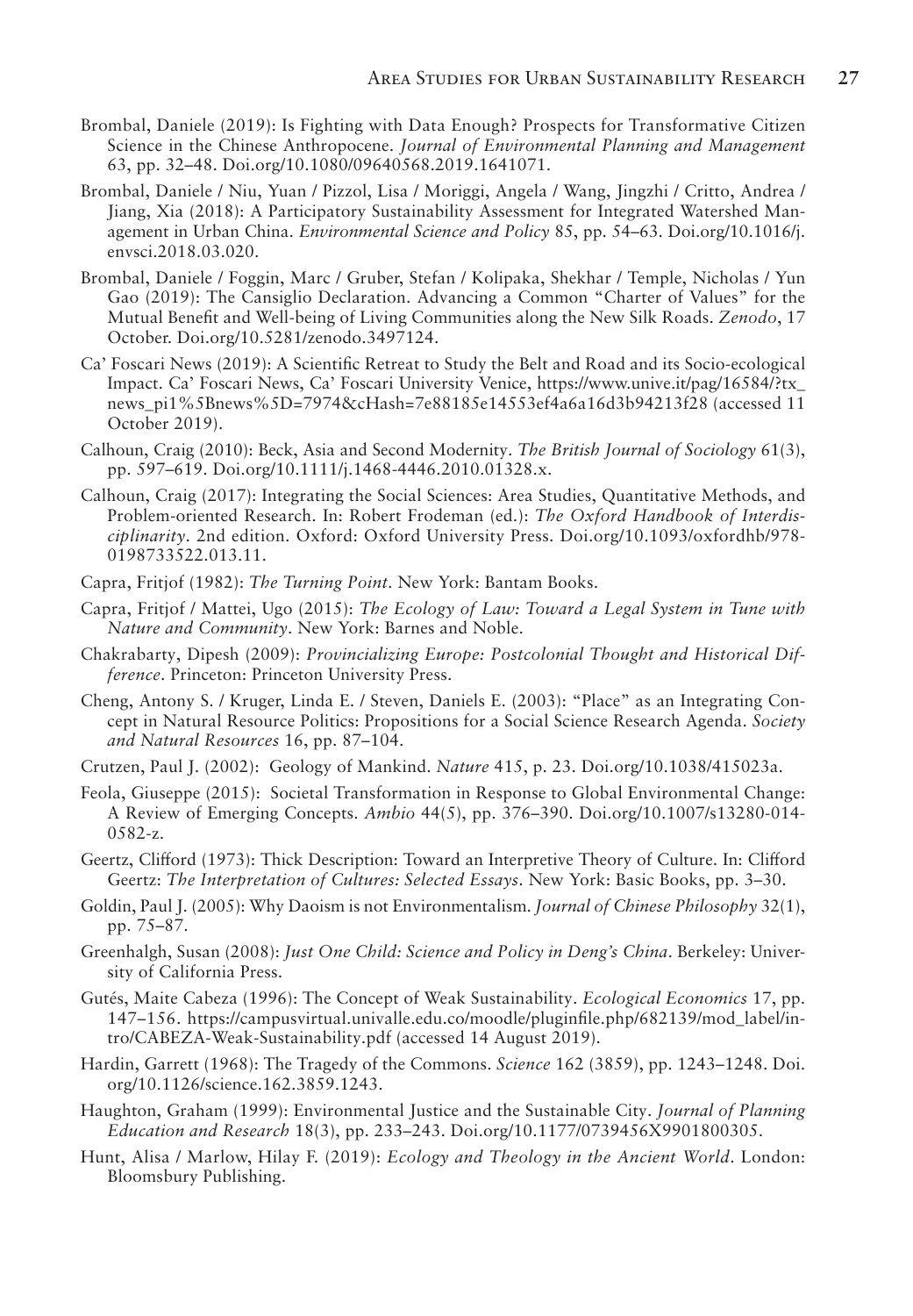- IBTTM Istanbul Museum of Science and Technology in Islam (2019): Portraits of Notable Orientalists. Istanbul Museum of Science and Technology in Islam, http://www.ibttm.org/ ENG/museum/collection/14-Orientalists.pdf (accessed on 14 August 2019).
- Jacobs, Jane M. (2015): Postcolonial Geography. In: James D. Wright (ed.): *International Encyclopedia of the Social and Behavioral Sciences*. 2nd edition. Amsterdam: Elsevier, pp. 644–646. Doi.org/10.1016/B978-0-08-097086-8.72040-X.
- Khun, Philip A. (1984): Area Studies and the Disciplines. *Bulletin of the American Academy of Arts and Sciences* 37(4), pp. 5–8.
- Lee, B. (2001): Area and International Studies: Cultural Studies. In: James D. Wright (ed.): *International Encyclopedia of the Social and Behavioral Sciences*. Amsterdam: Elsevier, pp. 657–662. Doi.org/10.1016/B0-08-043076-7/03224-1.
- Lefebvre, Henri (1991): *The Production of Space*. Oxford / Cambridge: Blackwell.
- LIAS Leiden University Institute for Area Studies (2012): Where is Here? LIAS position paper. Leiden University Institute for Area Studies, https://www.universiteitleiden.nl/binaries/con\_ tent/ assets/geesteswetenschappen/lias/where-is-here---leiden-university-institute-for-areastudies-lias---2012-and-updates.pdf (accessed 14 August 2019).
- Lieberthal, Kenneth / Oksenberg, Michael (1988): *Policy Making in China: Leaders, Structures, and Processes*. Princeton: Princeton University Press.
- Ludden, David (1997): *The Territoriality of Knowledge and the History of Area Studies*. Philadelphia: University of Pennsylvania. https://www.sas.upenn.edu/~dludden/areast1.htm (accessed 14 August 2019).
- Marsden, Terry (2011): Sustainability Science and a New Spatial Imagination: Exploring Some Analytical and Methodological Considerations. In: Alex Franklin / Paul Blyton (eds): Researching Sustainability: *A Guide to Social Science Methods, Practice and Engagement*. Abingdon / Oxon: Earthscan, pp. 297–315.
- Martinez-Alier, Joan (1995). The Environment as a Luxury Good or "Too Poor to Be Green"? *Ecological Economics* 13(1), pp. 1–10. http://www.sciencedirect.com/science/article/pii/09- 2 1 80099400062Z (accessed 14 August 2019).
- Massey, Doreen (2004): Geographies of Responsibility. *Geografiska Annaler* 86(1), pp. 5–18. Doi.org/10.1111/j.0435-3684.2004.00150.x.
- Massey, Doreen (2005): *For Space*. London: Sage.
- Masterson, Vanessa A. / Enqvist, Johan P. / Stedman, Richard C. / Tengö , Maria (2019): Sense of Place in Social-ecological Systems: From Theory to Empirical Exploration. *Sustainability Science* 14(3), pp. 555–564. Doi.org/10.1007/s11625-019-00695-8.
- McNeill, JR / Engelke, Peter (2016): *The Great Acceleration. An Environmental History of the Anthropocene since 1945*. Harvard: The Belknap Press of Harvard University Press.
- Mertha, Andrew (2009): Fragmented Authoritarianism 2.0: Political Pluralization in the Chinese Policy Process. *The China Quarterly* 200, pp. 995–1012.
- Miller, James (2017). *China's Green Religion: Daoism and the Quest for a Sustainable Future*. New York / London: Columbia University Press.
- Munda, Giuseppe (2005): Multi Criteria Decision Analysis and Sustainable Development. In: Salvatore Greco / Matthias Ehrgott / José Rui Figueira (eds): *Multiple Criteria Decision Analysis: State of the Art Surveys.* Boston: Springer, pp. 953–986.
- Murphy, Ailbhe / Enqvist, Johan P. / Tengö, Maria (2019): Place-making to Transform Urban Social-ecological Systems: Insights from the Stewardship of Urban Lakes in Bangalore, India. *Sustainability Science* 14(3), pp. 607–623. Doi.org/10.1007/s11625-019-00664-1.
- Nørgård, Jørgen Stig / Peet, John / Ragnarsdóttir, Kristín Vala (2019): The History of the Limits to Growth. The Donella Meadows Project, Academy for Systems Change, http://donellameadows.org/archives/the-history-of-the-limits-to-growth/ (accessed on 14 August 2019).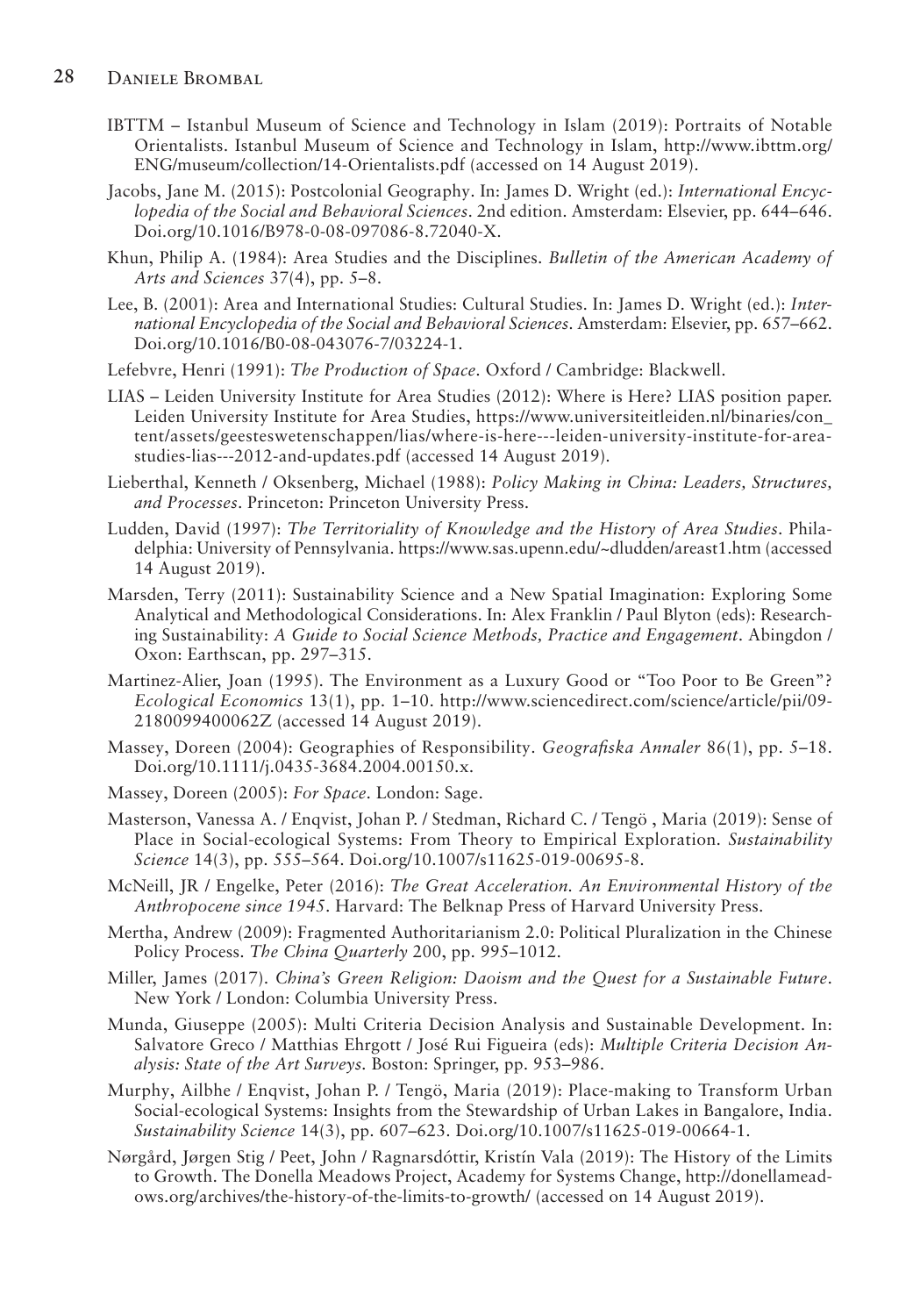- Norman, Emma S. (2017): Standing Up for Inherent Rights: The Role of Indigenous-Led Activism in Protecting Sacred Waters and Ways of Life. *Society and Natural Resources* 30(4), pp. 537– 553. Doi.org/10.1080/08941920.2016.1274459.
- Palumbo-Liu, David (ed.) (1995): *The Ethnic Canon*. Minneapolis: University of Minnesota Press.
- Pearson, Kelly R. / Backman, Malin / Grenni, Sara / Moriggi, Angela / Pisters, Siri / De Vrieze , Anke (2018): Arts-Based Methods for Transformative Engagement: A Toolkit. SUSPLACE Project, https://www.sustainableplaceshaping.net/artsbased-toolkit/ (accessed 21 January 2020).
- Perry, Peter J. (1988): Thirty Years On. Or, Whatever Happened to Wittfogel? *Political Geography Quarterly* 7(1), pp. 75–90. Doi.org/10.1016/0260-9827(88)90036-5.
- Riegler, Johannes (2018): Scaling Up and Replication of Smart City and Community Plans. European Innovation Partnership on Smart Cities and Communities (EIP SCC), https://eu-smartcities. eu/sites/default/files/2017-10/RIEGLER\_Scaling\_Up\_and\_Replication.pdf (accessed 14 August 2019).
- Schäfer, Wolf (2010): Reconfiguring Area Studies for the Global Age. *Globality Studies Journal* 22. https://gsj.stonybrook.edu/article/reconfiguring-area-studies-for-the-global-age/ (accessed 14 August 2019).
- Schoenhals, Michael (1992): *Doing Things with Words in Chinese Politics: Five Studies*. Berkeley: Center for Chinese Studies.
- Scoones, Ian (2016): The Politics of Sustainability and Development. *Annual Review of Environment and Resources* 41, pp. 293–319. Doi.org/10.1146/annurev-environ-110615-090039.
- Shapiro, Judith (2001): *Mao's War against Nature: Politics and the Environment in Revolutionary China*. Cambridge: Cambridge University Press.
- Szanton, David (ed.) (2002): *The Politics of Knowledge: Area Studies and the Disciplines*. Berkeley: University of California Press.
- Temper, Leah / Water, Mariana / Rodriguez, Iokine / Kothari, Ashish / Turhan, Ethemcan (2018): A Perspective on Radical Transformations to Sustainability: Resistances, Movements and Alternatives. *Sustainability Science* 13, pp. 747–764. Doi.org/10.1007/s11625-018-0543-8.
- The Donella Meadows Project (2019): Concepts and Frameworks. Donella Meadows Project, http:// donellameadows.org/systems-thinking-resources/ (accessed on 14 August 2019).
- Tian, Huidong / Stige, Leif C. / Cazelles, Bernard / Linne Kausrud, Kyrre / Svarverud, Rune / Stenseth, Nils C. / Zhang, Zhibin (2011): Reconstruction of a 1,910-y-long Locust Series Reveals Consistent Associations with Climate Fluctuations in China. *Proceedings of the National Academy of Sciences of the United States of America* 108(35), pp. 14521–14526. Doi. org/10.1073/pnas.1100189108.
- Toynbee, Arnold J. (1972): *A Study in History*. Oxford: Oxford University Press.
- UCLG United Cities and Local Governments (2010): Culture: Fourth Pillar of Sustainable Development. United Cities and Local Governments, Agenda 21, http://www.agenda21culture.net/ sites/default/files/files/documents/en/zz\_culture4pillarsd\_eng.pdf (accessed 10 October 2019).
- UN DESA United Nations Department of Economic and Social Affairs (2018): File 1: Population of Urban and Rural Areas at Mid-Year (Thousands) and Percentage Urban, 2018. United Nations DESA, Population Dividsion. https://population.un.org/wup/Download/ (accessed 14 August 2019).
- Wallerstein, Immanuel / Juma, Calestous / Fox Keller, Evelyn / Kocka, Jürgen / Lecourt, Dominique / V. Y. Mudimbe / Mushakoji, Kinhide / Prigogine, Ilya / Taylor, Peter J. / Trouillot, Michel-Rolph (1996): *Open the Social Sciences: Report of the Gulbenkian Commission on the Restructuring of the Social Sciences*. Stanford: Stanford University Press.
- Wang, Ban (2010): The Cold War, Imperial Aesthetics, and Area Studies. In: Tian Yu Cao / Xueping Zhong / Liao Kebin (eds): *The Cold War, Imperial Aesthetics, and Area Studies*. Leiden: Brill, pp. 409–432. Doi.org/10.1163/ej.9789004175167.i-447.98.